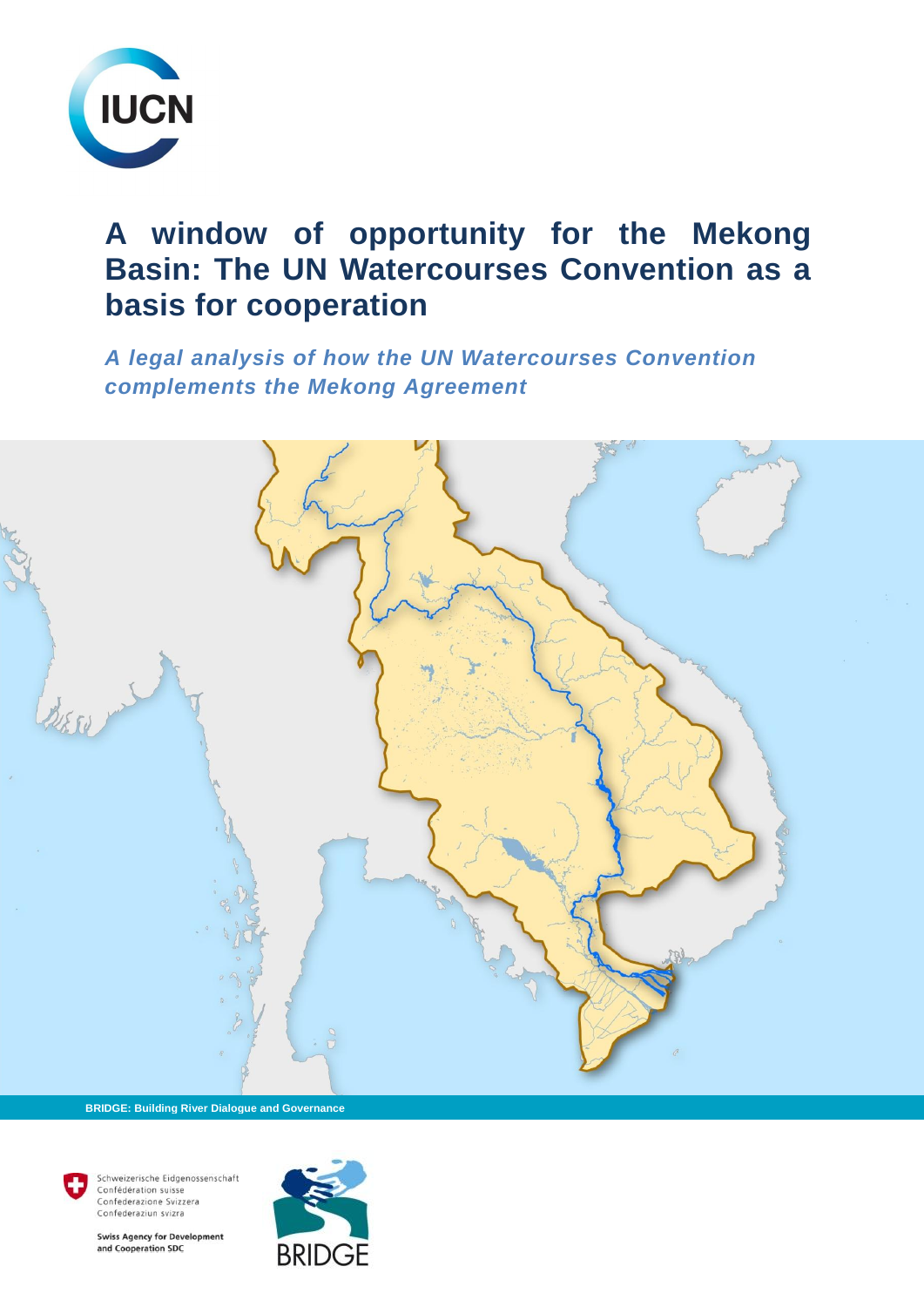

The designation of geographical entities in this book, and the presentation of the material, do not imply the expression of any opinion whatsoever on the part of IUCN (International Union for Conservation of Nature) or the Swiss Agency for Development and Cooperation concerning the legal status of any country, territory, or area, or of its authorities, or concerning the delimitation of its frontiers or boundaries.

The views expressed in this publication do not necessarily reflect those of IUCN or the Swiss Agency for Development and Cooperation.

The BRIDGE project is funded by the Swiss Agency for Development and Cooperation.

Published by: IUCN Asia Regional Office

Copyright: ©2016 International Union for Conservation of Nature and Natural **Resources** 

Reproduction of this publication for educational or other non-commercial purposes is authorized without prior written permission from the copyright holder provided the source is fully acknowledged. Reproduction of this publication for resale or other commercial purposes is prohibited without prior written permission of the copyright holder.

Citation: IUCN. (2016). A window of opportunity

for the Mekong Basin: The UN Watercourses Convention as a basis for cooperation (A legal analysis of how the UN Watercourses Convention complements the Mekong Agreement): IUCN. 27pp.

Cover illustration: Map of Mekong River Basin. IUCN Asia (2016). Data: CIAT-CSI SRTM (2014), Mekong River Commission (2013).

Produced by: IUCN Asia Regional Office

Available from: IUCN (International Union for Conservation of Nature) Asia Regional Office 63 Sukhumvit Soi 39 Sukhumvit Road Wattana, Bangkok 10110 **Thailand** Tel: +662 662 4029 http://www.3sbasin.org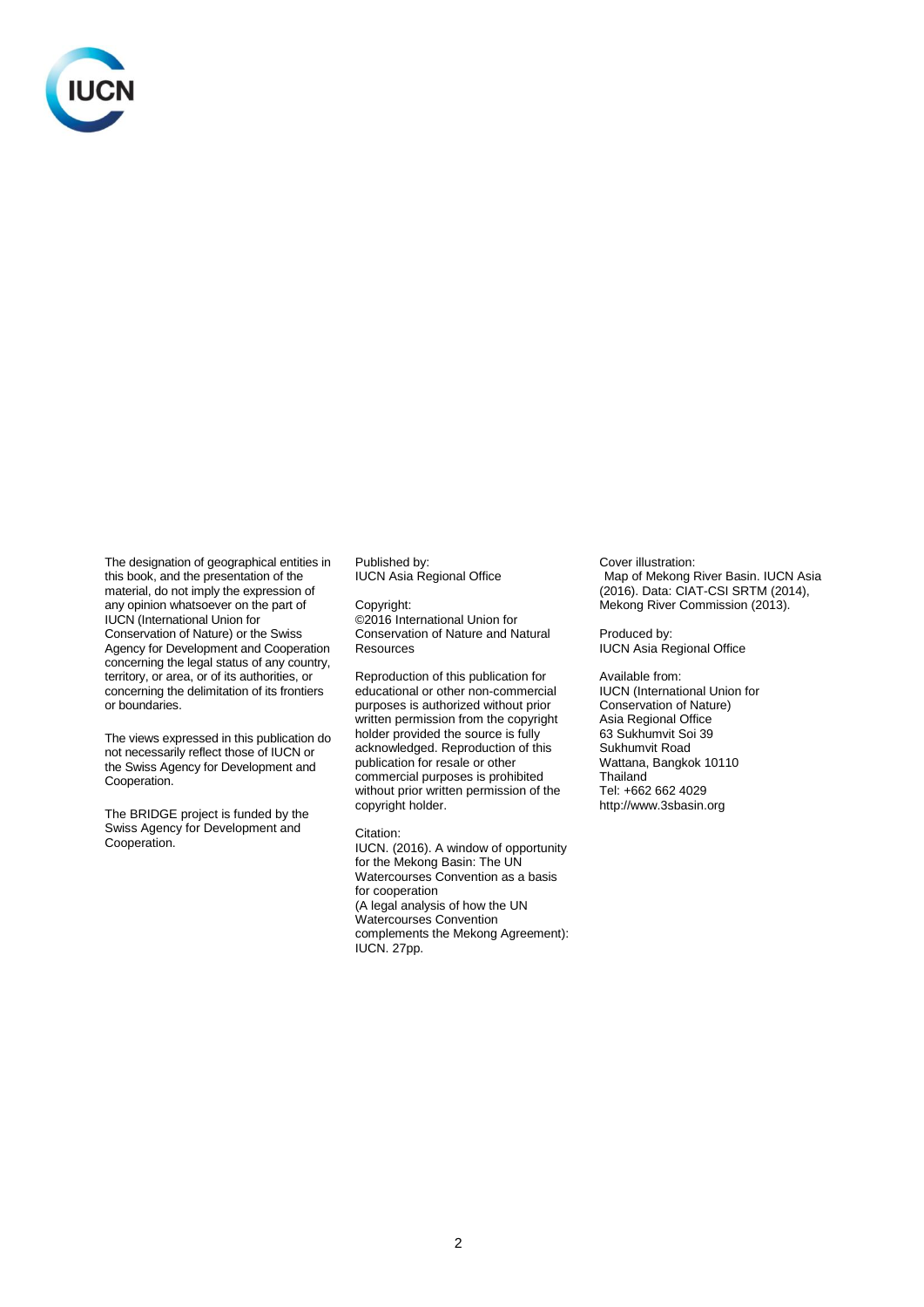### **ABBREVIATIONS**

| <b>ICJ</b>   | International Court of Justice                                |
|--------------|---------------------------------------------------------------|
| <b>IWRM</b>  | Integrated Water Resource Management                          |
| <b>LMB</b>   | Lower Mekong Basin                                            |
| MА           | Mekong Agreement, 1995                                        |
| <b>MRC</b>   | <b>Mekong River Commission</b>                                |
| <b>PNCPA</b> | Procedures for Notification, Prior Consultation and Agreement |
| <b>UNWC</b>  | United Nations Watercourses Convention, 1997                  |
| ILC.         | International Law Commission                                  |

### **GLOSSARY**

**Convention**: The creation of a written agreement whereby the states participating bind themselves legally to act in a particular way or to set up particular relations between themselves. The term is used interchangeably with Treaty. Treaties are also known by a variety of differing names, ranging from International Agreements, Pacts, General Acts and Charters, through to Statutes, Declarations and Covenants.

**Customary International Law**: Rules derived from the general practice among states and accompanied by a belief that such practice is legal binding (see opinio juris).

**Due Diligence:** The steps taken (including financial, legal, technical and administrative) by a state to reach a legal standard of care recognized in order to reasonably avoid committing harm to another state.

**Equitable and reasonable utilization:** Equitable and reasonable refers generally to the equal right among states sharing an international watercourse to use its water for their own beneficial and sustainable purposes in relation to one another.

**Good faith**: Conduct with honest intent, fairness and sincerity, and with no intention of deceit.

**Entry into force:** A treaty comes or enters into force at a time when it becomes legally binding on the parties to the treaty. A treaty does not enter into force when it is adopted (open for signature). The date of entry into force may be a date specified in the treaty or a date on which a specified number of ratifications, approvals, acceptances or accessions have been deposited with the depositary.

**Jurisdiction**: The right in international law for a state to exercise authority over its national and persons and things in its territory.

**Opinio juris**: General belief by a state that a particular state practice is legally binding upon it.

**Optimal utilization**: The best possible or desirable use under certain restrictions, for example satisfying the interests of two or more states.

Party: A state or regional economic integration organisation that has consented to be bound by the Convention once in force.

**Ratification:** Following signature, the expression of a state's consent to be bound by a treaty. Often the term ratification is used interchangeably with 'accession', 'approval' and 'acceptance'.

**Significant harm:** Something that is more than merely detectable, but not necessarily to a level of severe or substantial. To be significant the harm must lead to a 'real detriment' to, for example, human health, industry, property, environment or agriculture.

**Sustainable utilization:** Comprises two key elements in the context of natural resources: rational use and the protection of the ecosystem. In the context of renewable resources this means protecting the long-term viability of the resources for present and future generations.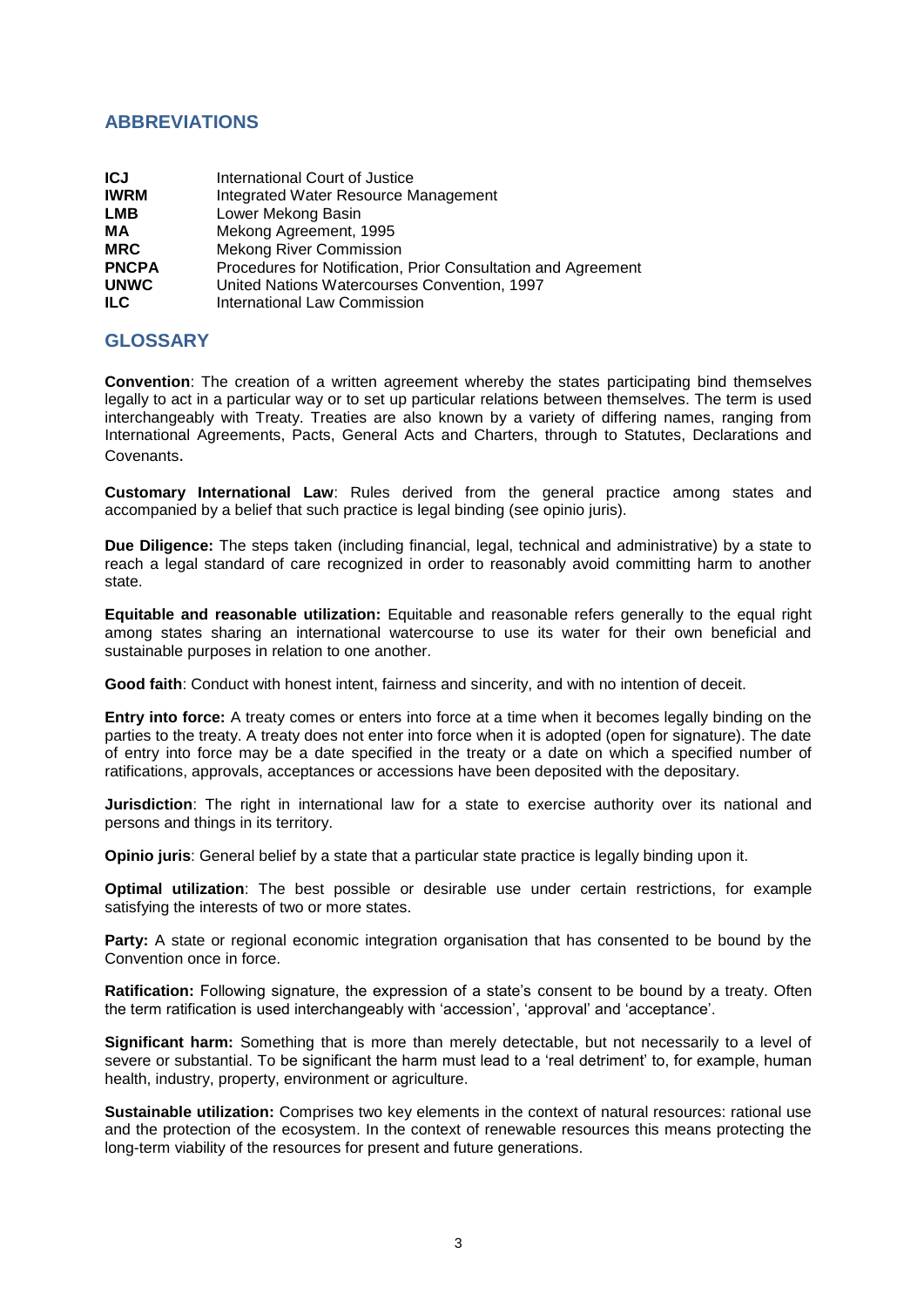# **CONTENTS**

|                                                                   |                                                                                              | 1.1.1                                                                                 |                                                                              |  |  |
|-------------------------------------------------------------------|----------------------------------------------------------------------------------------------|---------------------------------------------------------------------------------------|------------------------------------------------------------------------------|--|--|
|                                                                   |                                                                                              | 1.1.2                                                                                 |                                                                              |  |  |
|                                                                   |                                                                                              | 1.1.3                                                                                 |                                                                              |  |  |
|                                                                   |                                                                                              | 1.1.4                                                                                 |                                                                              |  |  |
|                                                                   |                                                                                              | 1.1.5                                                                                 |                                                                              |  |  |
|                                                                   |                                                                                              |                                                                                       |                                                                              |  |  |
|                                                                   |                                                                                              | 1.2.1                                                                                 |                                                                              |  |  |
|                                                                   |                                                                                              | 1.2.2                                                                                 |                                                                              |  |  |
|                                                                   |                                                                                              | 1.2.3                                                                                 |                                                                              |  |  |
|                                                                   |                                                                                              | 1.2.4                                                                                 |                                                                              |  |  |
|                                                                   |                                                                                              | 1.2.5                                                                                 |                                                                              |  |  |
|                                                                   |                                                                                              |                                                                                       |                                                                              |  |  |
|                                                                   |                                                                                              | 1.3.1                                                                                 |                                                                              |  |  |
|                                                                   |                                                                                              | 1.3.2                                                                                 |                                                                              |  |  |
|                                                                   |                                                                                              | 1.3.3                                                                                 |                                                                              |  |  |
|                                                                   |                                                                                              | 1.3.4                                                                                 |                                                                              |  |  |
| 2 THE UNWC AND THE MEKONG AGREEMENT: A COMPARATIVE LEGAL ANALYSIS |                                                                                              |                                                                                       |                                                                              |  |  |
|                                                                   |                                                                                              |                                                                                       |                                                                              |  |  |
|                                                                   | 2.1                                                                                          |                                                                                       |                                                                              |  |  |
|                                                                   | 2.2                                                                                          |                                                                                       |                                                                              |  |  |
|                                                                   | 2.3                                                                                          |                                                                                       |                                                                              |  |  |
|                                                                   | 2.4                                                                                          | Substantive principles: Obligation not to cause significant harm (and related duty to |                                                                              |  |  |
|                                                                   | 2.5                                                                                          |                                                                                       | Procedural obligations: Principle of cooperation and information exchange 17 |  |  |
|                                                                   | Procedural obligations: Principle of prior notification, consultation and negotiation<br>2.6 |                                                                                       |                                                                              |  |  |
|                                                                   | 2.7                                                                                          |                                                                                       |                                                                              |  |  |
| 3                                                                 |                                                                                              |                                                                                       | UNWC SUPPORTING GOVERNANCE IN THE MEKONG AND BEYOND  20                      |  |  |
|                                                                   | 3.1                                                                                          |                                                                                       |                                                                              |  |  |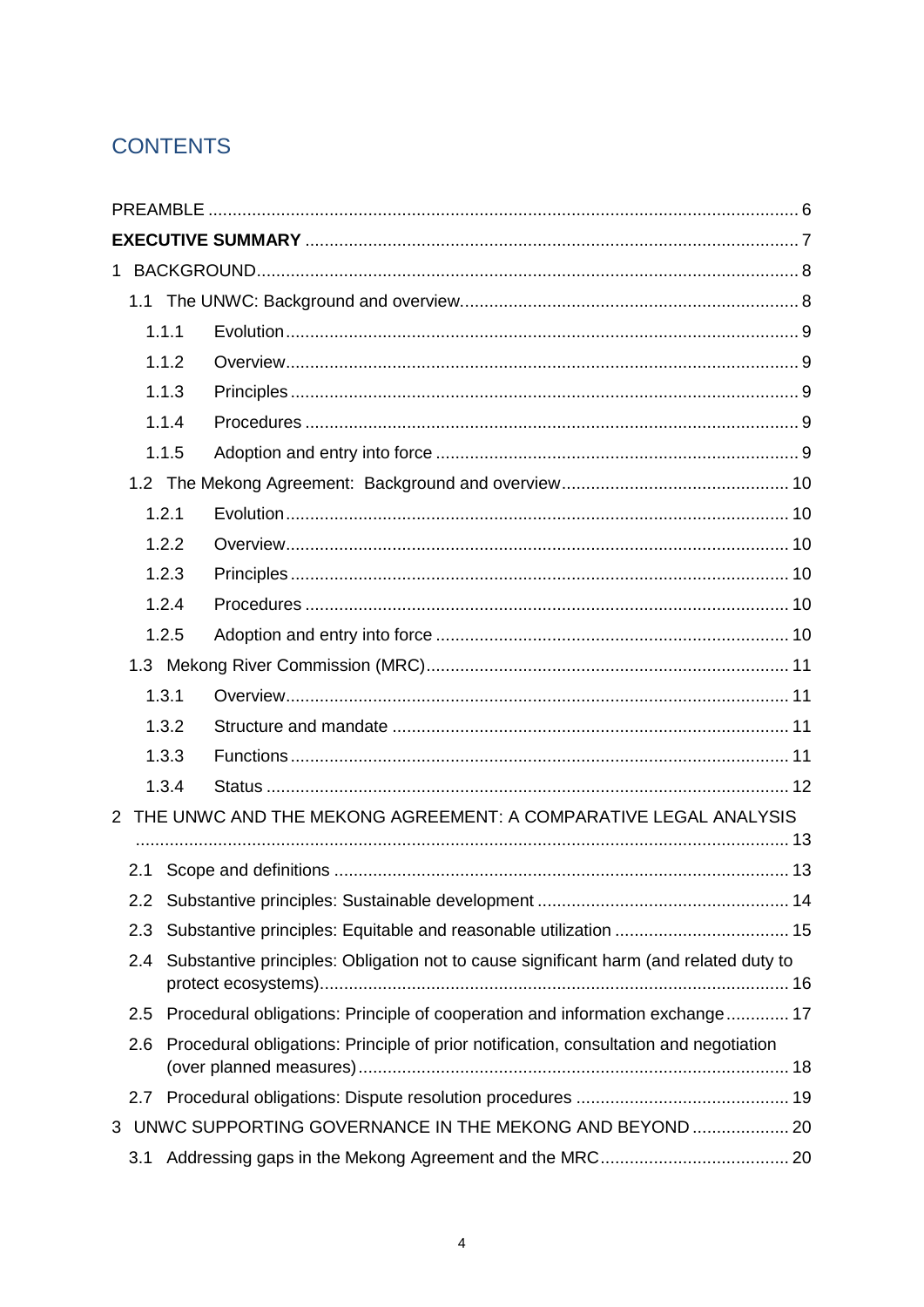| 3.5 UNWC would <i>underpin</i> not undermine cooperation within and via the MRC  22 |  |  |
|-------------------------------------------------------------------------------------|--|--|
|                                                                                     |  |  |
|                                                                                     |  |  |
|                                                                                     |  |  |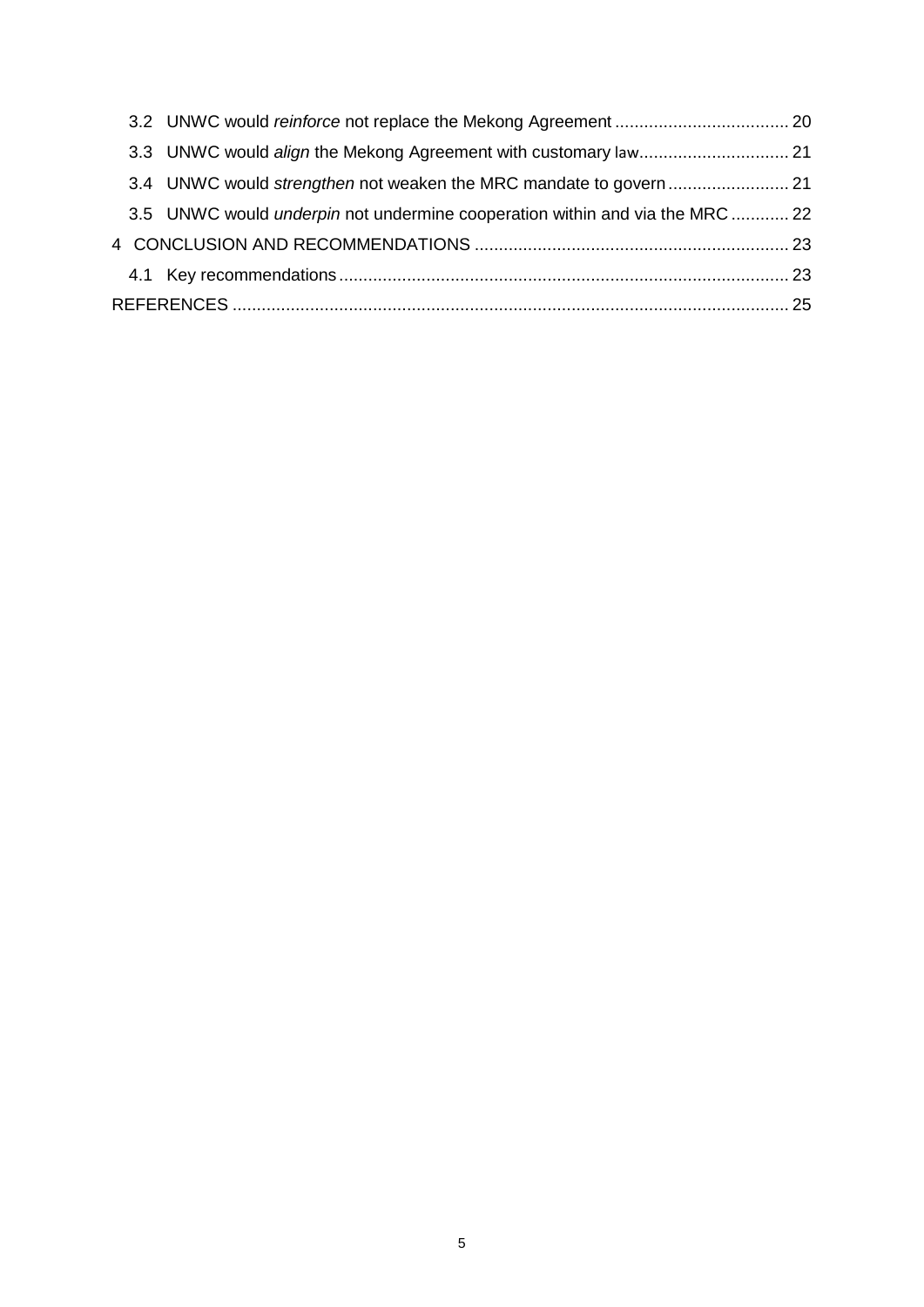# <span id="page-5-0"></span>PREAMBLE

The BRIDGE (Building River Dialogue and Governance) project is facilitated by IUCN, International Union for Conservation of Nature, and supported by the Water Diplomacy Programme of the Swiss Agency for Development and Cooperation (SDC). The project aims to build water governance capacities through learning, demonstration, leadership, and consensus building in trans-boundary hotspot river basins. It is a multi-regional project, implemented in more than a dozen river basins located in South and Meso-America, Africa and Asia.

In Asia, the BRIDGE project has been working in the Mekong Region since 2011, and has provided opportunities for dialogue and training on hydrodiplomacy for key stakeholders, facilitated the sharing of information on Integrated Water Resources Management (IWRM), and produced data and studies to support technical discussions across basins.

BRIDGE also generates political momentum in support of national governments recognizing and committing to the legal principles provided by the 1997 UN Watercourses Convention and 1992 UNECE Water Convention.

As part of this effort, BRIDGE provides training workshops on a number of topics related to transboundary water cooperation including international water law in general and the UNWC in particular. The aim of these trainings is to provide relevant key agency officials and representatives from civil society and the private sector with a better understanding of international water law and the key provisions, substantive and procedural rules, and institutional aspects of the UNWC.

This document, based on a legal analysis prepared by Rémy Kinna from TWL Global Consulting, is part of a training package supporting the BRIDGE training on hydrodiplomacy. It was produced at the request of BRIDGE practitioners and partners in the Lower Mekong Basin region and will be used during BRIDGE trainings. It will also be widely disseminated in the Lower Mekong Basin countries.

BRIDGE envisages that this document will further strengthen the principles of the UNWC and its compatibility with the Mekong Agreement, as well as contribute to the regional dialogue on transboundary water cooperation.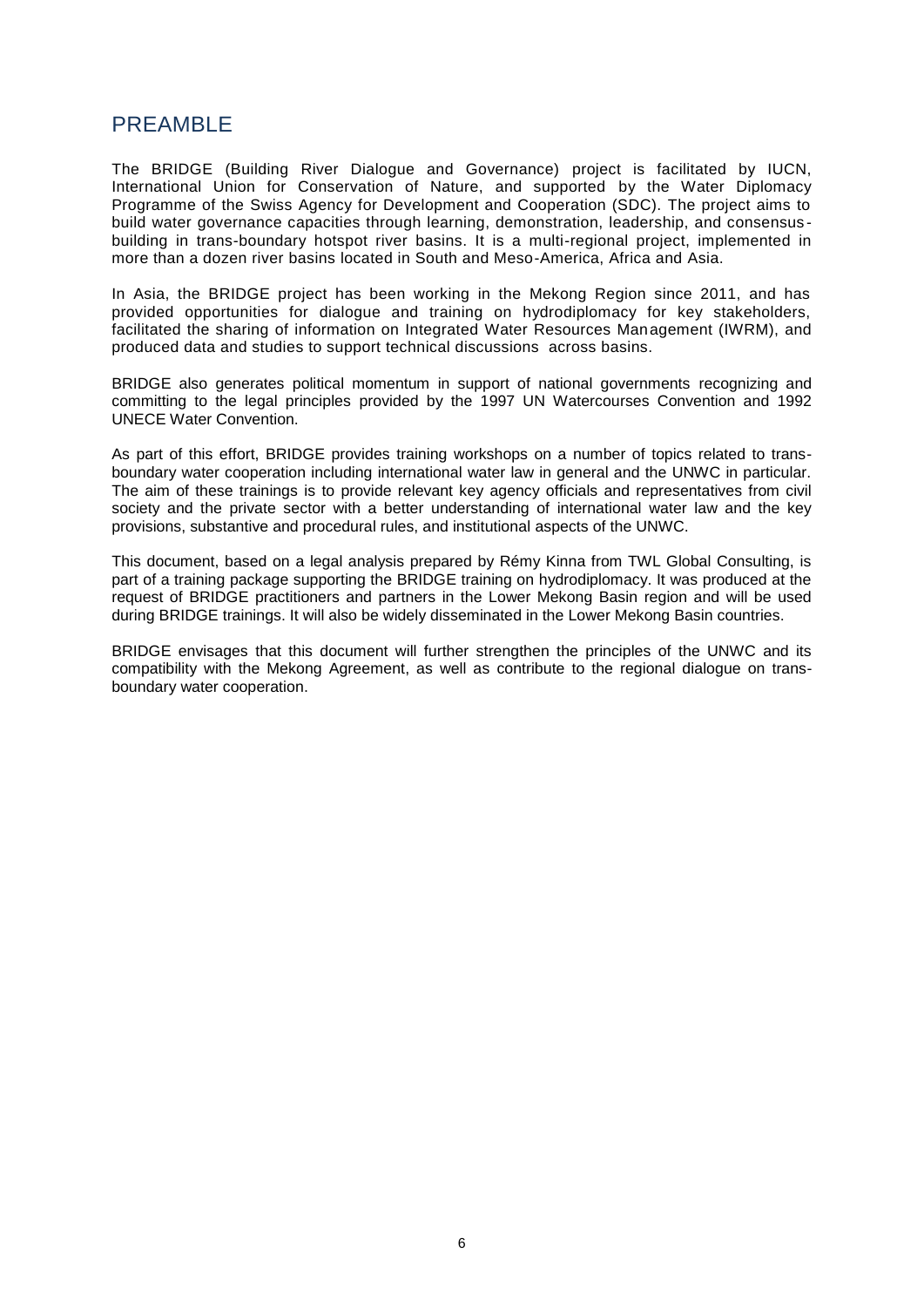### <span id="page-6-0"></span>**EXECUTIVE SUMMARY**

The UN Watercourses Convention (UNWC) entered into force on August 2014 when Viet Nam became the required 35<sup>th</sup> country to ratify the UNWC. This represented a milestone for the global management of trans-boundary waters and a significant opportunity for countries and regions lacking cooperative management frameworks for shared waters.

Adopted in 1997 as a codification of customary international law, the UNWC provides clarity regarding the implementation of international water law. As a global framework convention, its central objective is to provide a flexible legal framework within which more specific basin and/or watercourse treaties can be developed, providing more nuanced governance mechanisms via context-specific provisions and related non-binding policy frameworks.

In the Mekong region, one such basin-specific treaty is the Mekong Agreement. Entering into force in 1995, the Mekong Agreement was adopted by the Lower Mekong Basin (LMB) states of Cambodia, Lao PDR, Thailand and Viet Nam, and was accompanied by the establishment of a robust intergovernmental basin institution, the Mekong River Commission (MRC). The treaty was originally held up as the "most progressive of institutional frameworks for the governance of an international watercourse"<sup>1</sup> of its time and along with MRC was "lauded as a 'model for the world"<sup>2</sup>. Yet, 20 years later, the ability of the Mekong Agreement and MRC to effectively govern trans-boundary watercourse management in the region have been called into question, in particular regarding disputes related to the rapid development of hydropower dams along the river and its tributaries.

The entry into force of the UNWC presents an opportunity to seek a common approach for strengthening trans-boundary water governance both in the Mekong Basin and globally. All states in the basin are already bound by the principles of international customary law which is codified under the UNWC. As a result, states which ratify and implement the UNWC will see no change in their fundamental obligations. However, they will benefit from an enforceable framework currently lacking from the Mekong Agreement. This will provide basin-wide consistency in the effective governance and regulation of riparian state practices. It will also support Lower Mekong Basin states as they seek more balanced dialogue with upstream countries which are not yet part of the Mekong Agreement and the MRC.

This paper provides a comparative analysis of the key substantive and procedural principles and obligations provided for in the two treaties.

The result is a finding of overall general legal compatibility between the UNWC and the Mekong Agreement. Moreover, where gaps and inconsistencies between these instruments exist, the UNWC addresses them. In particular, the Procedures for Notification, Prior Consultation and Agreement (PNCPA) of the Mekong Agreement, which are so critical to dispute resolution, are external to the Agreement, and as a result are non-binding. This gap in enforceability is addressed, however, by the clear legal provisions of the UNWC in this regard.

The results of the analysis point clearly to the benefits of ratification of the UNWC by all the Lower Mekong Basin states and members of the MRC. It further recommends that the UNWC would reinforce rather than replace the Mekong Agreement and the MRC, as well as strengthening its broader normative impact as the most important legal instrument for the governance of transboundary watercourses globally.

-

<sup>1</sup> Bearden, 2010, p. 798

 $^{2}$  Ibid., p. 803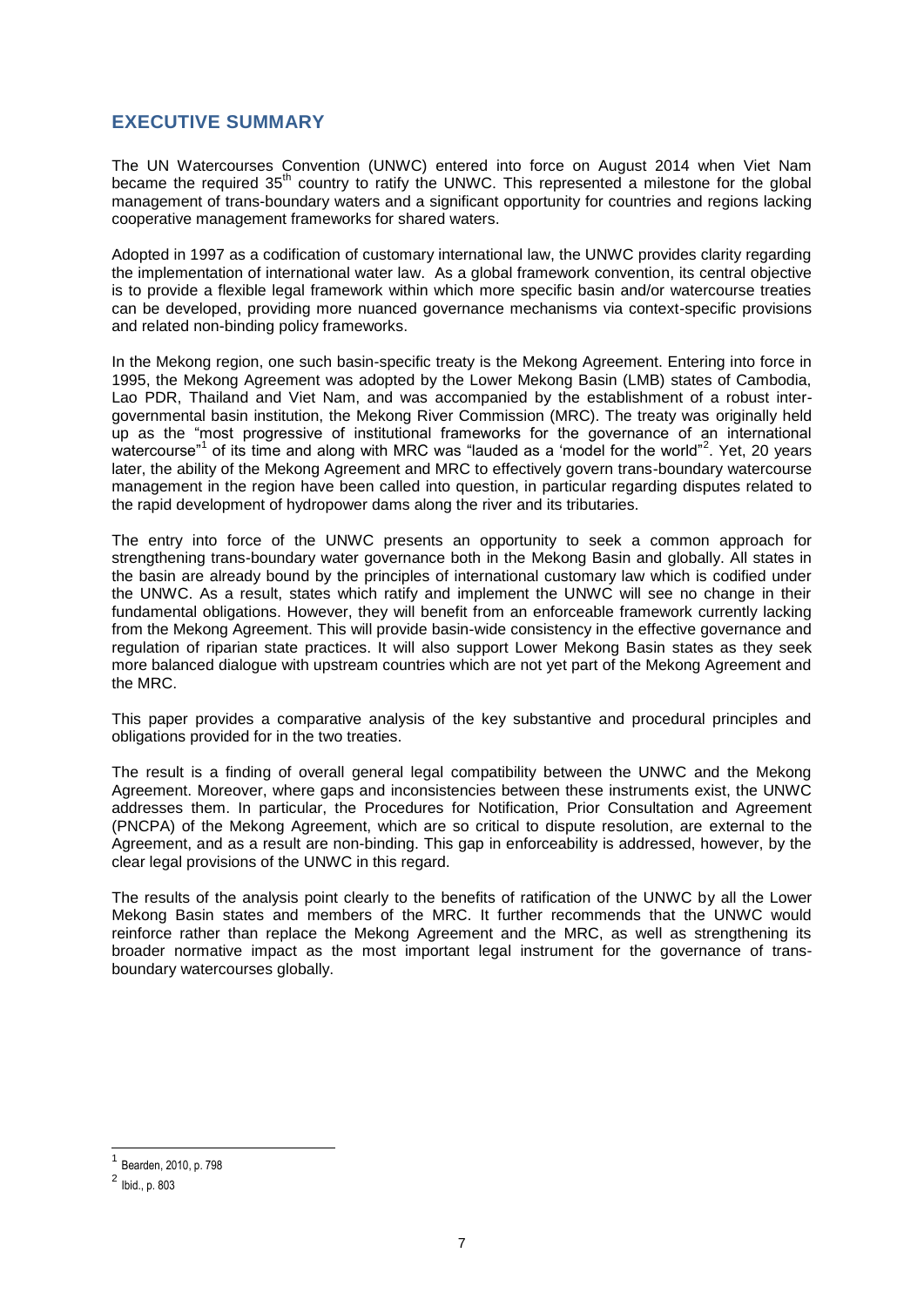# <span id="page-7-0"></span>**1 BACKGROUND**

The *United Nations (UN) Convention on the law of the Non-navigational Uses of International Watercourses* (UNWC) is the key source of international law at the global level for governing the use of trans-boundary freshwater rivers. A suite of existing treaties (regional, basin, bilateral) and customary international law also overlap with the UNWC in order to form the complete legal regime of international watercourse law.

The global relevance of international water law has been increasing gradually since the mid  $20<sup>th</sup>$ century, culminating in the entry into force of the UNWC in August 2014. This entry into force represented a major milestone in the development of legal frameworks, and in global management of trans-boundary water. The entry into force of the UNWC has added significance for the Mekong region, given that Viet Nam, a Mekong country and also a member state of the Mekong Agreement, became the required  $35<sup>th</sup>$  country to ratify the UNWC, thereby bringing it into force.

The Mekong River and its many tributaries, some of which are also trans-boundary in nature, flow through six countries (China, Myanmar, Cambodia, Lao PDR, Thailand and Vietnam) and its resources affect the lives of over 70 million people. The Mekong Agreement, a regional water treaty adopted in 1995 to govern the sustainable development of the river between riparian states currently includes the Lower Mekong Basin states of Cambodia, Lao PDR, Thailand and Vietnam; the upstream riparian countries of China and Myanmar have been invited but are not yet members. The Mekong River Commission (MRC) was also established by the Mekong Agreement as an intergovernmental institution with the aim of fostering cooperation between basin states to effectively manage uses of the river.

With the UNWC now enforceable, it is widely "anticipated to have a significant impact on water governance in trans-boundary water basins around the globe by bolstering the strength of regional treaties already in force, enhancing cooperation between states, and inciting new states to accede to the Convention<sup>"3</sup>. The UNWC's role in supporting existing treaties is especially important because even where basin agreements exist, they often lack certain accepted principles or procedures of international water law, or do not count all basin states as parties. This is the case in the Mekong where China and Myanmar are not parties to the Mekong Agreement.

### <span id="page-7-1"></span>**1.1 The UNWC: Background and overview**

The UNWC is a pivotal document for a number of reasons: it creates a strong framework for water governance arrangements and a basic common ground that enhances predictability and encourages reciprocity; it codifies and clarifies existing norms and develops emerging principles of customary international water law (IWL); it constitutes a model that can guide the interpretation of other treaties and the negotiation and drafting of future ones; and it has informed the judgments of international and regional courts.

Approximately 40% of the world's 263 international watercourses are currently the source of an international treaty or agreement. Trans-boundary water agreements are generally regional or bilateral in nature and are largely developed, signed and ratified by those countries whose borders are adjacent to, or encompass, the international watercourse in question. Many recent agreements are largely based on the provisions of the UNWC.

Such agreements are all part of a broader legal architecture through which international watercourses are broadly governed by: states (as parties to legal instruments and those who primarily implement them); basin institutions (as organs overseeing treaty promotion and basin governance); and dispute settlement bodies such as the International Court of Justice (ICJ) - the primary judicial avenue for settling international watercourse disputes. Their respective roles and contributions within the overarching legal architecture for managing international watercourses are factored into the key sections of the UNWC as a global framework to allow them to deliver contextual basin governance.

 3 Litke & Rieu-Clarke, 4 Feb 2015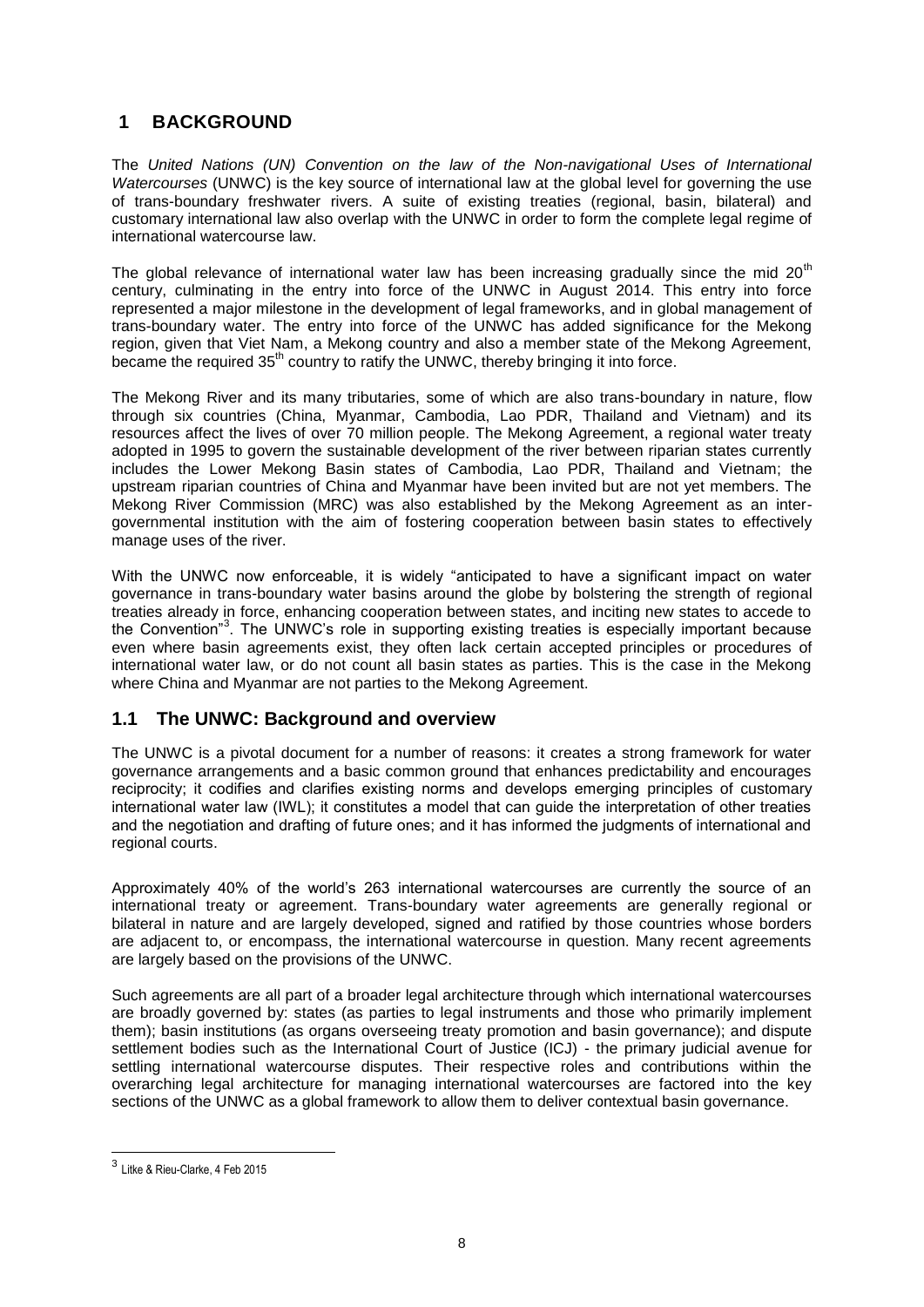### <span id="page-8-0"></span>**1.1.1 Evolution**

The United Nations began addressing the importance of trans-boundary rivers in international law in 1959 when the UN General Assembly (UNGA) adopted a resolution calling for preliminary studies on the legal issues relating to utilisation of international rivers. An extended series of studies, negotiation, drafting, statements and resolutions culminated with the International Law Association (ILA) producing the seminal Helsinki Rules in 1966. Despite the advancements made by the ILA in negotiating and drafting the Helsinki Rules, it took until 1970, 11 years after first referring the matter for further legal study, for the UNGA to designate the International Law Commission (ILC) with the subsequent task of preparing a watercourses convention for possible adoption. The highly complex and painstaking process of negotiating and agreeing upon the key principles and provisions of the draft document which followed was not complete until 1994. It took a further three years of debate over the draft articles before the UNGA passed Resolution 51/229 adopting the UNWC on 21 May 1997.

### <span id="page-8-1"></span>**1.1.2 Overview**

The main purpose of the UNWC is to codify international norms relating to non-navigational uses of international watercourses. This is encapsulated in the Preamble with its stated aim to "ensure the utilisation, development, conservation, management and protection of international watercourses and the promotion of the optimal and sustainable utilisation thereof for present and future generations" and taking into account "the special situation and needs of developing countries." International watercourses are defined in Article 2 of the UNWC as encompassing both surface water and groundwater which recognises subterranean watercourses as an essential part of terrestrial watercourses in riparian ecosystems.

### <span id="page-8-2"></span>**1.1.3 Principles**

The core of the UNWC, Part II, sets out general principles and is introduced by what is regarded as the most significant provision in the whole text: Equitable and Reasonable Utilisation and Participation (Articles 5-6). The most disputed of all the principles in the UNWC was the obligation for states "to take all appropriate measures" (Article 7) to utilise an international watercourse so as not to cause significant harm to another riparian state. This relationship between the principles of no significant harm and equitable and reasonable utilization has long been at the centre of debate between upstream and downstream riparian states; not only within the text of the UNWC but also with regard to most basin treaties, such as the Mekong Agreement.

### <span id="page-8-3"></span>**1.1.4 Procedures**

Part III of the UNWC provides procedural guidelines, including an obligation of prior notification that must be followed when initiating any new planned measures in one state that may have significant detrimental impacts on other riparian states sharing the watercourse. It then outlines the environmental provisions by laying out the unqualified obligation for states to "protect and preserve the ecosystems of international watercourses" (Article 20). The UNWC also outlines duties whereby states must immediately notify other states of harmful conditions and emergency situations that could potentially impact them (Articles 27, 28). Finally, it deals with private remedies and dispute resolution procedures, allowing a state to pursue judicial and/or administrative procedures against another, and makes automatic dispute resolution procedures compulsory if negotiations are not settled within six months (Articles 32, 33). Annexes to the UNWC outline specific processes such as Arbitration (Annex  $II$ ).

### <span id="page-8-4"></span>**1.1.5 Adoption and entry into force**

A total of 103 nations voted to adopt the UNWC in 1997 and three opposed it (China, Burundi and Turkey). There were also 27 abstentions and a further 52 states did not participate in voting. Taken as a whole, this voting record is significant in that it displays the almost unanimous global support of those states that voted.

In terms of Mekong Basin states, two points are noteworthy: China voted against adoption of the UNWC, and while all Lower Mekong Basin states voted in favour of its adoption, only Vietnam has yet ratified it.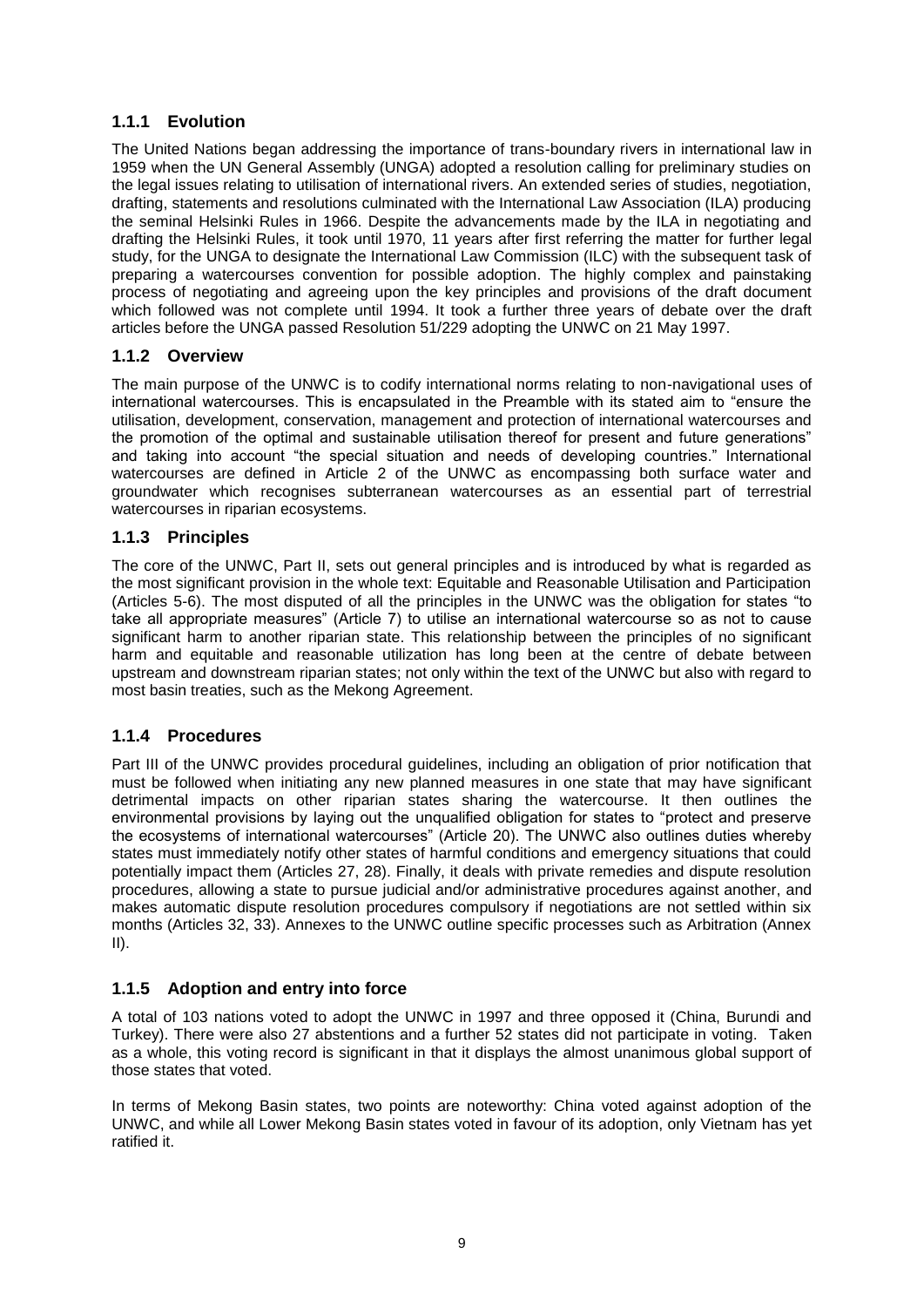# <span id="page-9-0"></span>**1.2 The Mekong Agreement: Background and overview**

### <span id="page-9-1"></span>**1.2.1 Evolution**

Trans-boundary water cooperation in the Mekong River Basin dates back to the early 1950s with the establishment of the Mekong Committee, which included Cambodia, Lao PDR, Thailand and South Viet Nam. Historically, prior to the initial commencement of substantial cooperative efforts between basin states which eventually led to the modern Mekong Agreement, the nature of interaction between populations living along its mainstream and tributaries was characterised by war and conflict. The final adoption of the Mekong Agreement and resulting establishment of the MRC was thus heralded as the dawn of a new era in regional cooperation and the formation of the current "international legal regime for water sharing and cooperative decision making in the Mekong Basin".<sup>4</sup>

#### <span id="page-9-2"></span>**1.2.2 Overview**

Divided into six chapters comprising a total of 42 articles which variously seek to define the roles and responsibilities of riparian states within the Basin, the Mekong Agreement takes the general character of a non-binding treaty for sustainable development, management and use of the river's water resources. More specifically, it addresses altered hydrological flows that would arise as a consequence of inter- and intra-basin diversions and of large storage dams.

#### <span id="page-9-3"></span>**1.2.3 Principles**

Explicitly grounded in the legal principle of "sustainable development", the Mekong Agreement stipulates that all members agree to cooperate on the management, utilisation and conservation of water and associated resources in the Mekong Basin. Along with the attendant "Mekong Spirit" which not only underpinned its creation but also ushered in its adoption, the principle of cooperation over shared water resources is clearly evident both in the text of the Mekong Agreement as well as embodied institutionally via the MRC.

#### <span id="page-9-4"></span>**1.2.4 Procedures**

Certain recognized procedures of international water law, such as elements of prior notification and consultation for inter-basin diversions during wet season and intra-basin diversions during dry season (Article 5) are dealt with in the text of the Agreement. However, the main provisions relate directly to the institutional arrangements and functions of the MRC, including dispute resolution (Articles 34-35). Most procedures leave further scope for the development of detailed but non-binding protocols and guidelines by the MRC and its technical bodies.

### <span id="page-9-5"></span>**1.2.5 Adoption and entry into force**

Entering into force in 1995, the Mekong Agreement was adopted by the Lower Mekong Basin states of Cambodia, Lao PDR, Thailand and Viet Nam, and was accompanied by the establishment of a robust inter-governmental basin institution, the Mekong River Commission (MRC). The treaty was originally held up as the "most progressive of institutional frameworks for the governance of an international watercourse"<sup>5</sup> of its time, and along with MRC was lauded as a "model for the world"<sup>6</sup>. The fact that the Mekong Agreement and the MRC, along with their attendant "Mekong Spirit" have endured for 20 years is commendable, and a testament to the importance of cooperative transboundary water management in the region. However, the continued refusal of China to become a signatory remains one of the Mekong Agreement's critical missing links.

-

<sup>4</sup> Hirsch, 1999, p. 406-407.

<sup>5</sup> Bearden, 2010, p. 798

<sup>6</sup> Ibid., p. 803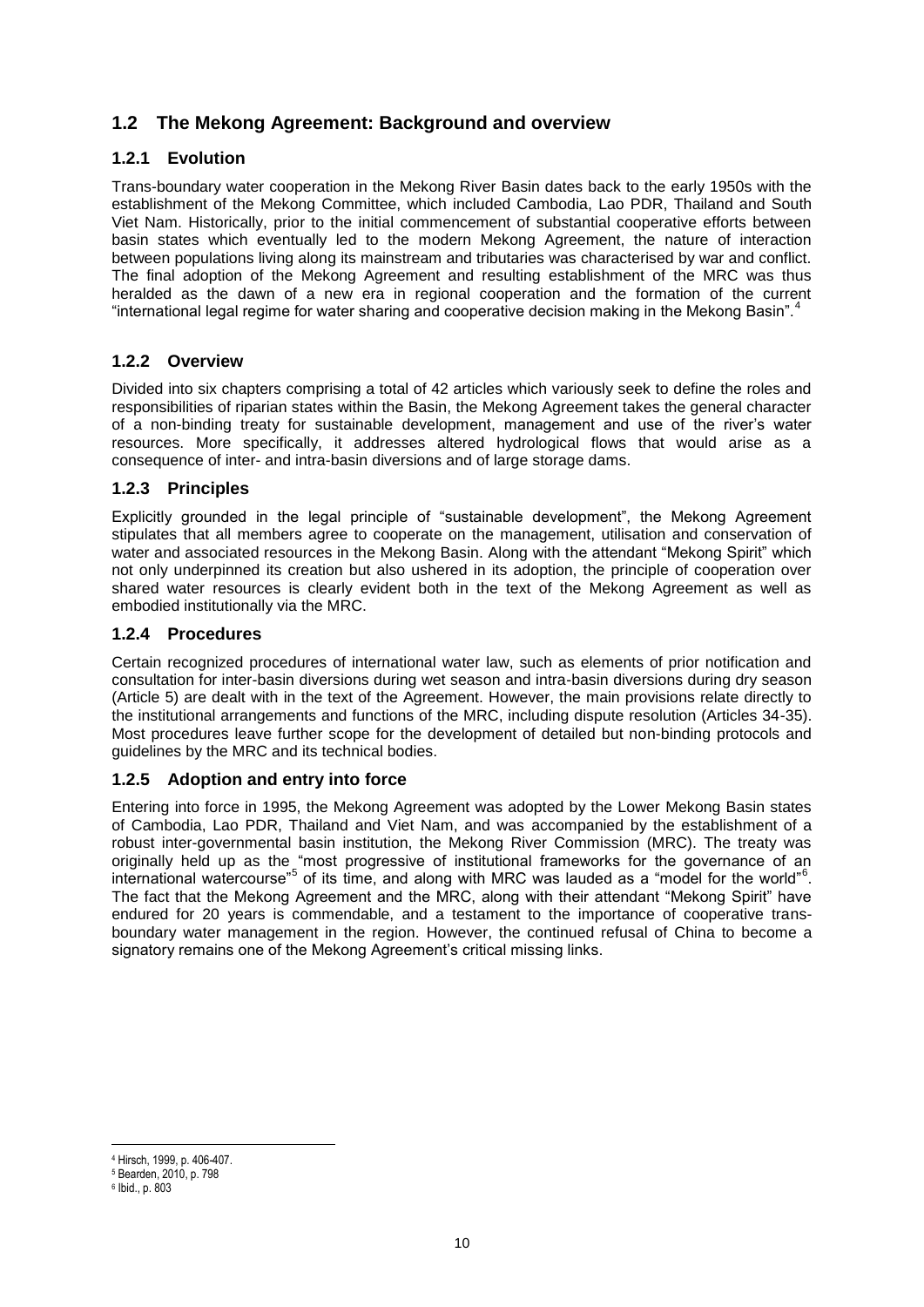# <span id="page-10-0"></span>**1.3 Mekong River Commission (MRC)**

### <span id="page-10-1"></span>**1.3.1 Overview**

The MRC is the principal institution for coordinating cooperation and implementation of the Mekong Agreement between its member states. The four states which are party to the Mekong Agreement namely Cambodia, Lao PDR, Thailand and Viet Nam - also comprise the founding states represented by the MRC. China and Myanmar also hold observer status.

### <span id="page-10-2"></span>**1.3.2 Structure and mandate**

Structurally, the MRC comprises three permanent bodies: Council, Joint Committee and Secretariat.

### <span id="page-10-3"></span>**1.3.3 Functions**

The MRC performs certain specific functions under its general facilitative mandate and key structural components. In particular, the technical and scientific aspects of the MRC's work have received much attention and funding from external donors. The MRC has compiled invaluable and extensive databases of information pertaining to key aspects such as hydrology, geography and fisheries for both the basin as a whole and for specific states and regions. Since 1995, donors have invested substantially in fisheries research by the MRC Secretariat, the results of which confirm the immense value and productivity of the Mekong's capture fisheries, which are contingent on maintaining the ecological integrity of the Mekong river system.

Since its inception, the controversial issue of hydropower dams, especially those on the mainstream of the Mekong River, has been at the centre of much of the MRC's work. In this regard, the MRC has performed a variety of facilitative and policy-making functions within the limits of its mandate in order to inform and improve the impact analysis, negotiation and decision-making processes, tools and knowledge base of its member states on large-scale hydropower projects.

### *Dispute resolution*

Under Articles 34 and 35 of the Mekong Agreement, matters that cannot be resolved by cooperative negotiation and that may result in impasses or conflicts between its members are referred to the MRC for attempted resolution. Procedurally, such conflicts are managed by the Council, or between regular Council sessions by the Joint Committee (Article 24(F)). However, a lack of detailed procedures to guide this process of dispute resolution between member states and the absence of any plenary jurisdiction over basin governance means that the role of the MRC is "primarily one of a mediator and a facilitator of discussions between representatives of the national governments"<sup>7</sup>.

### *Development of procedures and guidelines*

Between 2000 and 2008, the MRC codified a suite of procedures to complement the general provisions in the Mekong Agreement: Procedures for Data and Information Exchange and Sharing, approved in 2001; Procedures for Water Use Monitoring, approved in 2003; Procedures for Notification, Prior Consultation and Agreement, approved in 2003; Procedures for Maintenance of Flows on the Mainstream, approved in 2006; and Procedures for Water Quality approved in 2011. All sets of procedures have subsequently been accompanied by MRC Guidelines for Implementation. While these specific procedures were required to be developed under Articles 5, 6, and 26 of the Agreement, they are external to the treaty instrument and are thus non-binding. The Procedures for Notification, Prior Consultation and Agreement (PNCPA) framework will be compared with the UNWC in section 7 below.

 7 Rieu-Clarke & Gooch, op.cit. p. 217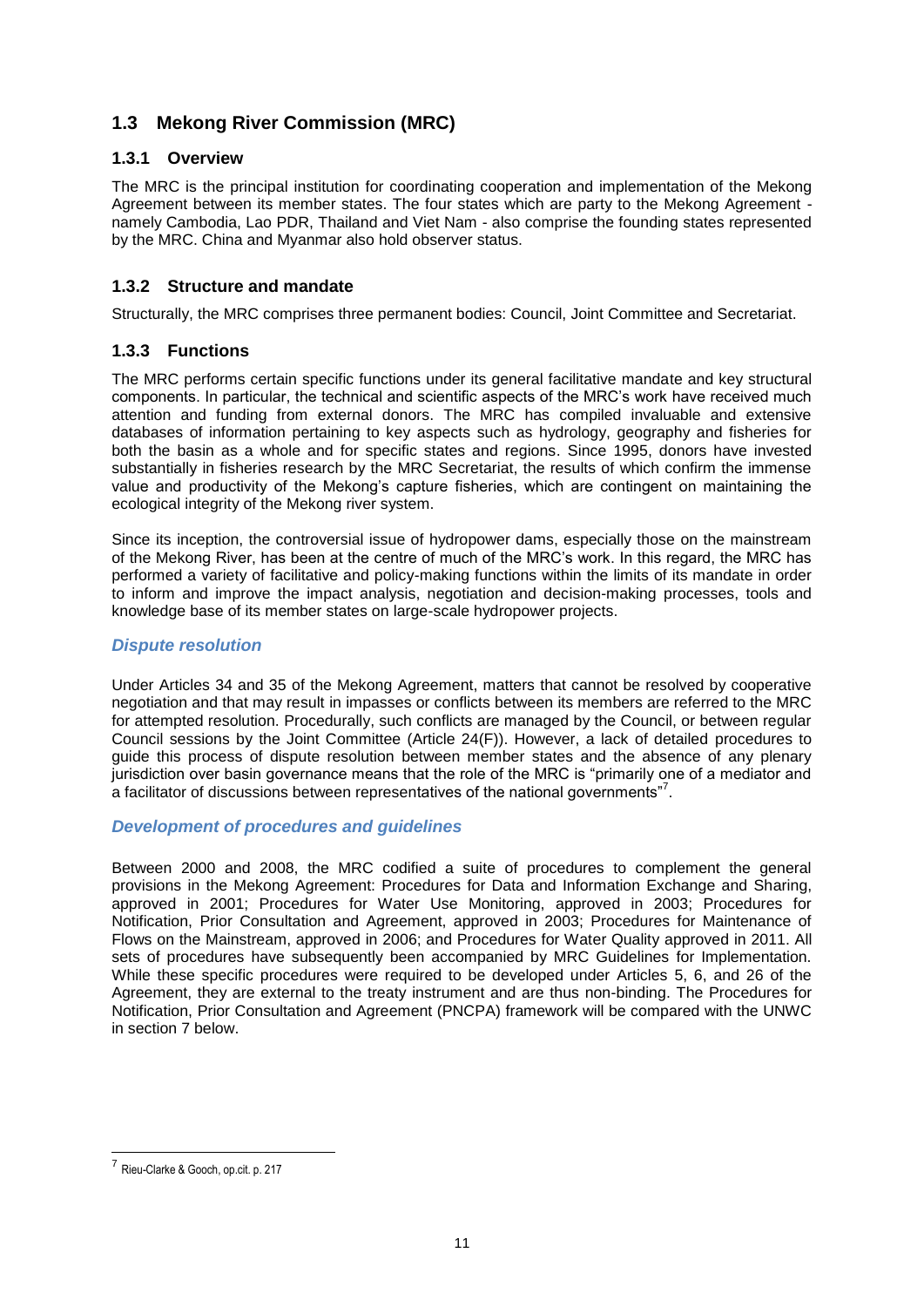#### <span id="page-11-0"></span>**1.3.4 Status**

Its critics argue that the MRC's role, structure and powers obscure critical gaps in governance of the mainstream and tributaries of the Mekong River. The most fundamental limitation of the MRC is shared with the Mekong Agreement: the fact that China and Myanmar have declined to join. This prevents the MRC from governing the entire Mekong River Basin.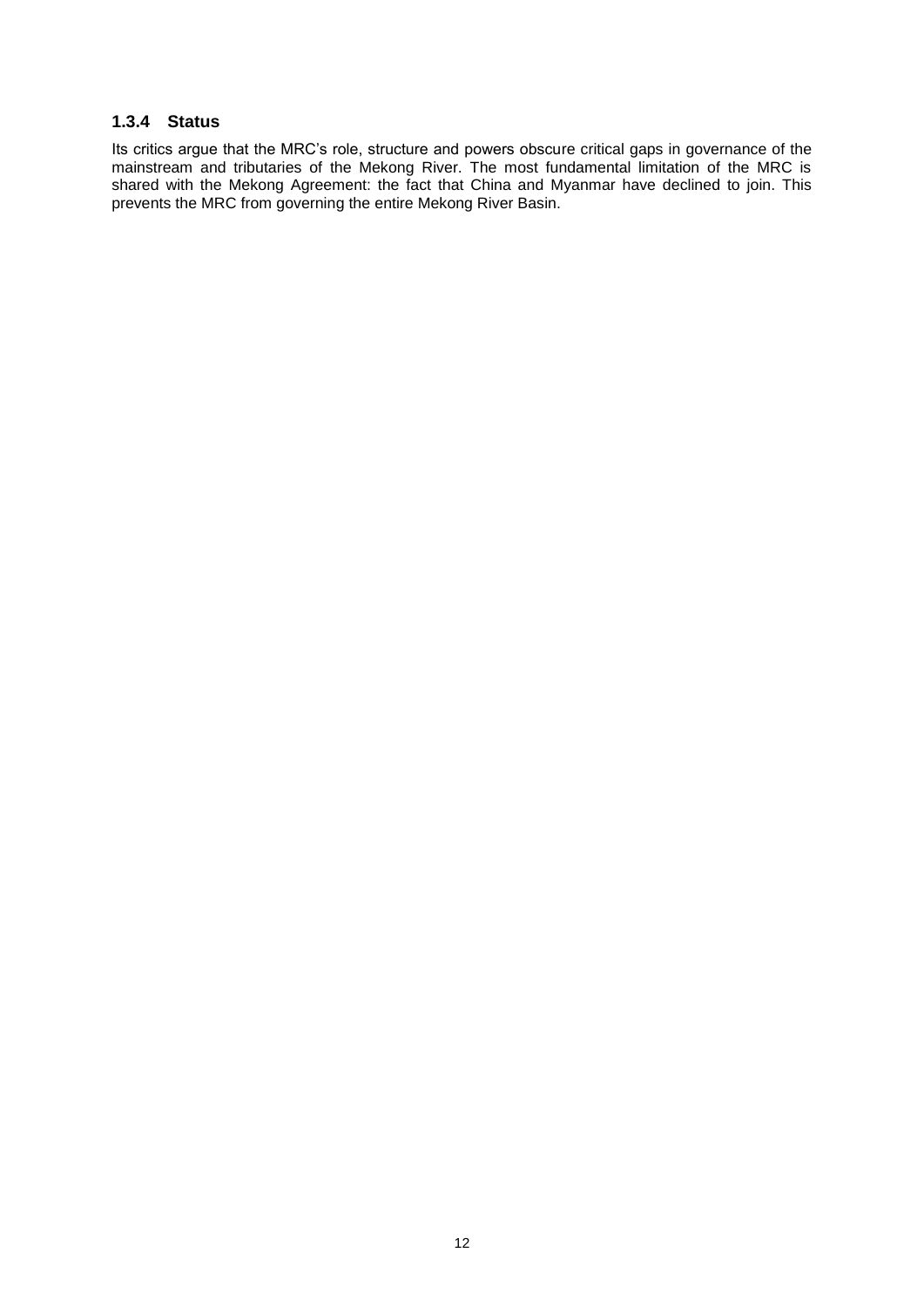### <span id="page-12-0"></span>**2 THE UNWC AND THE MEKONG AGREEMENT: A COMPARATIVE LEGAL ANALYSIS**

### <span id="page-12-1"></span>**2.1 Scope and definitions**

#### *UNWC*

The UNWC applies to uses of international watercourses other than navigation and to measures for the purposes of "protection, preservation and management related to the uses of those watercourses and their waters" (Article 1(1)). Watercourse uses which affect navigation or which are affected thereby, also fall within the scope of the Convention.

Under the UNWC "watercourse" is defined as a river system including both surface water, which incorporates a river's tributaries, as well as groundwater, flowing into a common terminus (Article 2(a)); "international watercourse" is one which falls within or touches the boundary of two or more states (Article 2(b)); "watercourse state" is a "State Party to the present Convention in whose territory part of an international watercourse is situated or a Party that is a regional economic integration organization, in the territory of one or more of whose member states part of an international watercourse is situated" (Article 2(c)); and a "regional economic integration organization" is any regional intergovernmental institution which operates for the purposes of economic integration and development (Article 2(d)).

#### *Mekong Agreement*

Rather than "watercourse", the Mekong Agreement refers to the notion of a "basin" throughout its text but does not actually define this term. The treaty uses the term in various contexts, most frequently as the Mekong 'Basin', as well as the terms 'river basin', 'basin level', 'basin-wide', and 'river system' throughout, but the agreement fails to define these terms.

Additionally, the Mekong Agreement refers to the term "tributary'" yet this is defined only in the external procedures, which are not legally binding. This distinction between the river "mainstream" and "tributaries" within the text without defining the difference between these terms has significant legal ramifications for the prior notification and consultation procedures for hydropower projects which are examined in relation to certain non-binding processes within the PNPCA framework.

#### *Compatibility and gaps*

The UNWC goes much further than the Mekong Agreement in both geographical and functional scope. Firstly, it deals with both surface water and groundwater (albeit only those directly linked to the hydrological cycle of surface water), taking these as a unitary whole. The UNWC adopts a "holistic and conjunctive approach to freshwater management" incorporating subterranean water resources which are linked to, and impact, surface flows as well as other terrestrial environments.

Moreover, the UNWC does not distinguish between mainstream and tributaries, treating them legally as the same. By contrast, the Mekong Agreement does not refer to groundwater at all in its text. The Mekong Agreement also incorporates certain definitions and proposed uses which only relate to interbasin diversions during the wet season from the mainstream; excluding domestic and minor uses of water not having a significant impact on mainstream flows, which effectively excludes tributaries. This is of particular significance for the governance of the river and the basin as a whole because although the text of the agreement distinguishes between the mainstream and its tributaries for management purposes, it lacks specific legal principles and mechanisms for regulating development of tributary watercourses.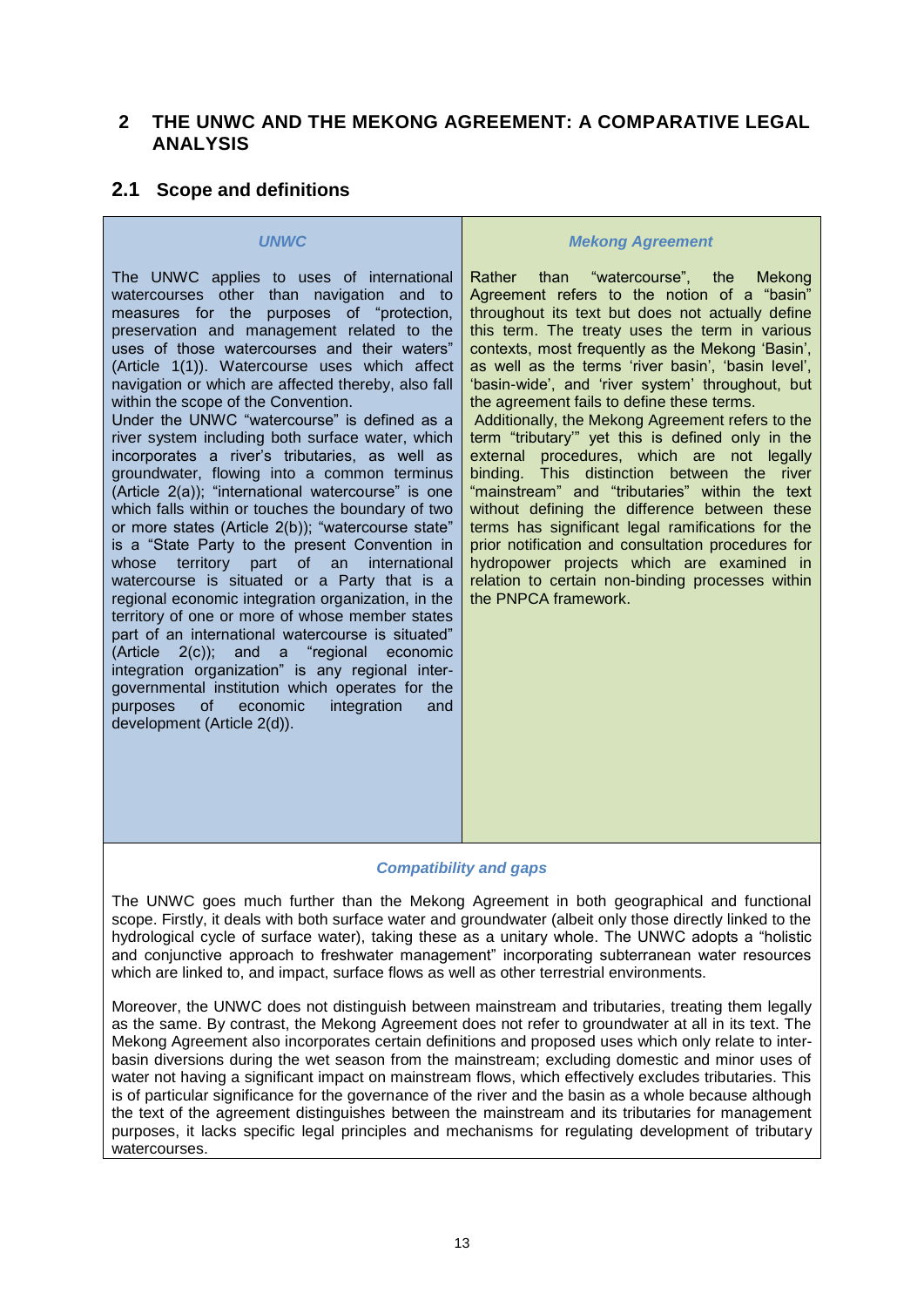### <span id="page-13-0"></span>**2.2 Substantive principles: Sustainable development**

#### *UNWC*

The UNWC refers explicitly to the principle of sustainable development in its text. Article 24, which concerns the management of international watercourses, stipulates that "Watercourse States shall, at the request of any of them, enter into consultations concerning the management of an international watercourse, which may include the establishment of a joint management mechanism" (Articles 24(1) and 24(2)) then states that "For the purposes of this article, "management" refers, in particular, to: (a) Planning the sustainable development of an international watercourse and providing for the implementation of any plans adopted; and (b) Otherwise promoting the rational and optimal utilization, protection and control of the watercourse". In this regard, the UNWC provides a legal reference point for the practical application and utilization of the principle of sustainable development as it pertains to the planning and adoption of plans in the overall management of an international watercourse.

#### *Mekong Agreement*

In the Mekong Agreement, sustainable development is interpreted as "a balance reached between the maintenance of the adequate quantity and the preservation of good quality of water". As a consequence, the Mekong Agreement incorporates several key provisions which function as the legal mechanisms for realizing this balance of sustainable development: environmental protection (Article 3); equitable and reasonable utlisation (Article 5); flow maintenance (Article 6); and the obligation for states causing substantial harm to other states to immediately abate the alleged use of the river causing harm until the cause of harm can be determined (Article 7). Taken together, these basic provisions of the Mekong Agreement must operate in concert to achieve sustainable water development or the balance reached between the adequate amount and good quality of waters.

#### *Compatibility and gaps*

While the UNWC and Mekong Agreement differ in the strength and clarity of their legal provisions to support the goal of sustainable water development, they are compatible in many regards. However, while the basic language of the Mekong Agreement is couched in terms of the principle of sustainability, the guidelines and objectives within the text are quite vague. As a result, it is difficult to ensure the equal and consistent practical legal application of the Mekong Agreement's core provisions for achieving sustainable water development. The UNWC, on the other hand, provides a specific legal reference point for applying the principle of sustainable development in managing an international watercourse.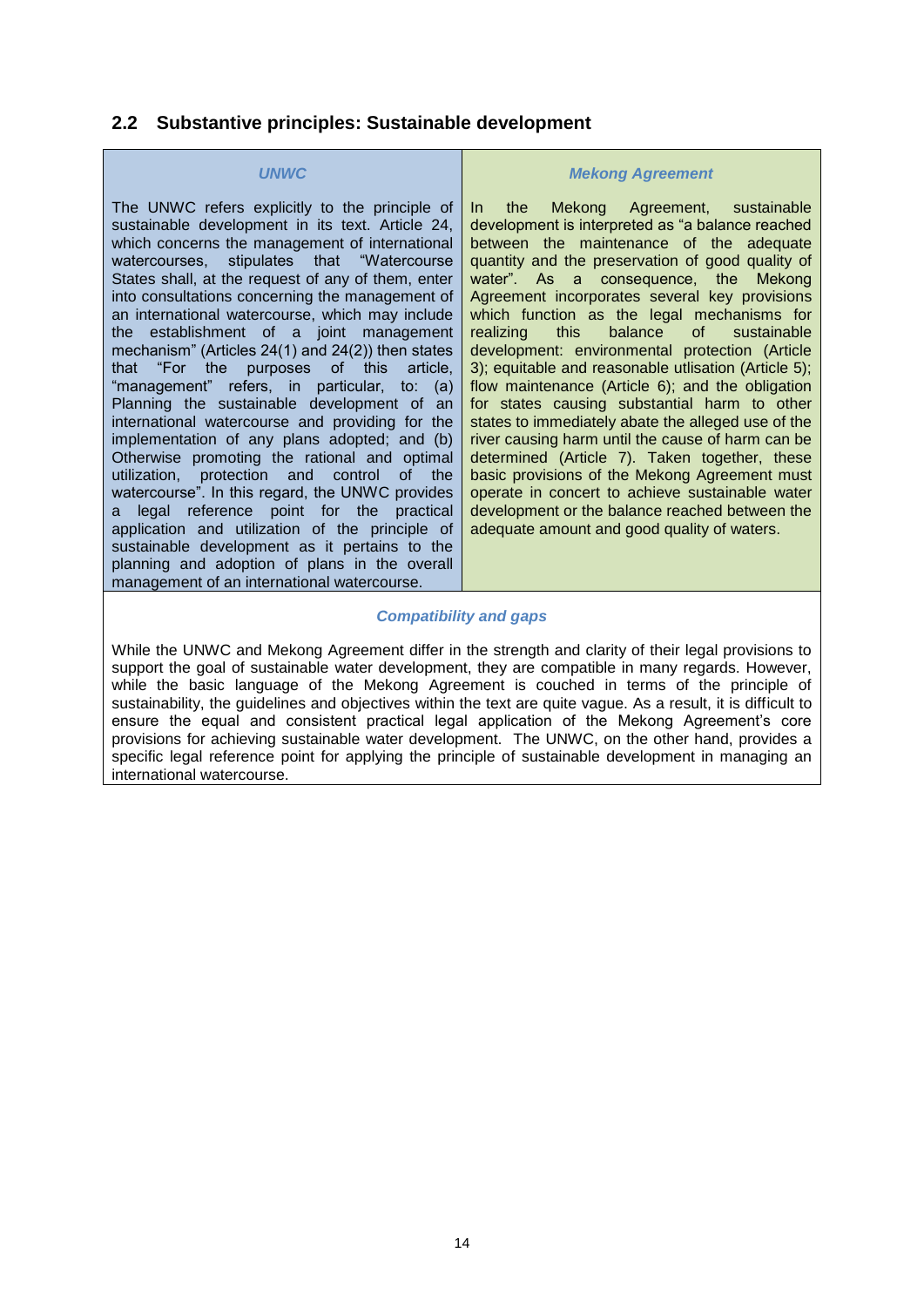### <span id="page-14-0"></span>**2.3 Substantive principles: Equitable and reasonable utilization**

#### *UNWC*

In the context of international watercourses, legal experts have determined that the term "equitable" within the UNWC and customary international law can be understood to mean "the equal right to use the water for beneficial purposes, rather than division into equal portions". The UNWC does not define what "equitable and reasonable" means in specific legal terms; instead it provides guidance on how equitable and reasonable utilization is to be determined in a practical sense by listing the major indicative factors to be considered when evaluating whether or not a new or increased use is consistent with the principle in Articles 5 and 6.

#### *Mekong Agreement*

The Mekong Agreement can be interpreted as granting legal predominance to the principle of equitable and reasonable utilization in relation to the other international water law principles contained within its text and in keeping with its status under customary international law. However, the agreement also distinguishes between wet and dry season uses which is not a commonly recognized approach to equitable and reasonable utilization. Moreover, the distinction between mainstream and tributaries in Articles 5(A) and 6, and throughout the text, lends an interpretation that inter alia the principle applies to the river mainstream but not its tributaries. As a result, the practical legal application of equitable and reasonable utilization under the Mekong Agreement does not have a basin-wide scope.

#### *Compatibility*

The UNWC includes relevant factors for determining equitable and reasonable utilization (Articles 5, 6). The Mekong Agreement supports equitable and reasonable use in principle, but the distinctions made between the river's mainstream and tributaries, as well as wet and dry season flows, means that the legal scope and inter alia practical application of equitable and reasonable utilization is severely limited in comparison to the UNWC, and by implication customary international law.

However, it is arguable that under customary international law, and inter alia the UNWC as its commonly accepted codification, the principles of equitable and reasonable utilization would apply to the river's mainstream and tributaries in equal measure, during both wet and dry seasons. Under this interpretation, it follows that all Mekong Basin states, not just those which are party to the Agreement, would be obliged to apply this principle to both mainstream and tributaries equally. Given their general compatibility, the Mekong Agreement and its related procedures and guidelines would clearly benefit from being able to draw on the UNWC Article 6 factors involved in determining its legal application.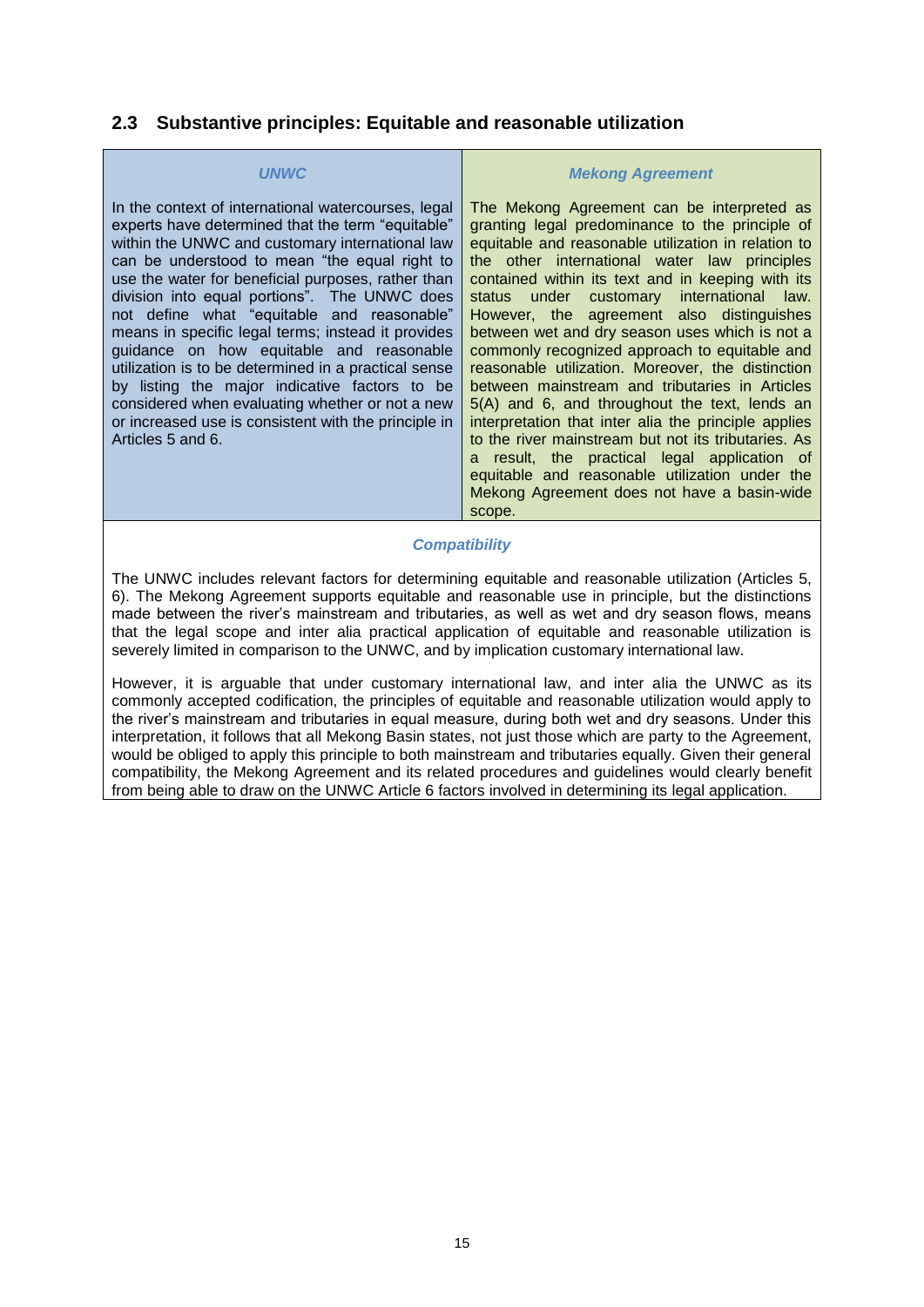### <span id="page-15-0"></span>**2.4 Substantive principles: Obligation not to cause significant harm (and related duty to protect ecosystems)**

#### *UNWC*

Article 7 of the UNWC deals in detail with the general obligation not to cause significant harm. It begins by stating that "Watercourse States shall, in utilizing an international watercourse in their territories, take all appropriate measures to prevent the causing of significant harm to other watercourse States" (Article 7(1)). Directly related to this general obligation, Article 7(2) goes on to specify that "Where significant harm nevertheless is caused to another watercourse State, the States whose use causes such harm shall, in the absence of agreement to such use, take all appropriate measures, having due regard for the provisions of Articles 5 and 6, in consultation with the affected State, to eliminate or mitigate such harm and, where appropriate, to discuss the question of compensation." It is this explicit reference to "having due regard" that many legal experts consider as giving ultimate legal primacy to the principle of equitable and reasonable utilization over the obligation not to cause significant harm. Indeed, this direct reference "in effect recognizes that, where it can be shown that significant harm occurs, but it can also be proven that such harm is equitable and reasonable, a State will be in compliance with international law" and inter alia customary international law as codified within the UNWC.

#### *Mekong Agreement*

Article 7 of the Mekong Agreement obliges member states: "To make every effort to avoid, minimize and mitigate harmful effects that might occur to the environment, especially the water quantity and quality, the aquatic (eco-system) conditions, and ecological balance of the river system, from the development and use of the Mekong River Basin water resources or discharge of wastes and return flows." This provision further dictates that "Where one or more States is notified with proper and valid evidence that it is causing substantial damage to one or more riparians from the use of and/or discharge to water of the Mekong River, that State or States shall cease immediately the alleged cause of harm until such cause of harm is determined in accordance with Article 8." (Article 7, Mekong Agreement). Where Article 7 obliges MRC States "to make every effort" to avoid, mitigate and minimize harmful effects, this follows the due diligence component of international customary law Considered here in isolation, the obligation on MRC States to "avoid, minimize and mitigate harmful effects" as codified under Article 7 represents an elaboration of the basic duty not to cause significant harm under customary international law and inter alia as contained within the UNWC.

#### *Compatibility*

The UNWC incorporates a well-defined obligation to take all appropriate measures not to cause significant harm in Article 7. The Mekong Agreement in its own Article 7 does not go as far in defining key terms and phrases within this duty, referring instead to 'harmful effect' which requires the injured state to provide evidence of 'substantial damage', both undefined terms in the current legal regime. However, it can be argued that the UNWC and Mekong Agreement each separately contain the basic legal elements as per customary international law within their respective Article 7 provisions obliging states explicitly not to cause harm to another watercourse state; and inter alia, that there is a duty of care and thus a due diligence component.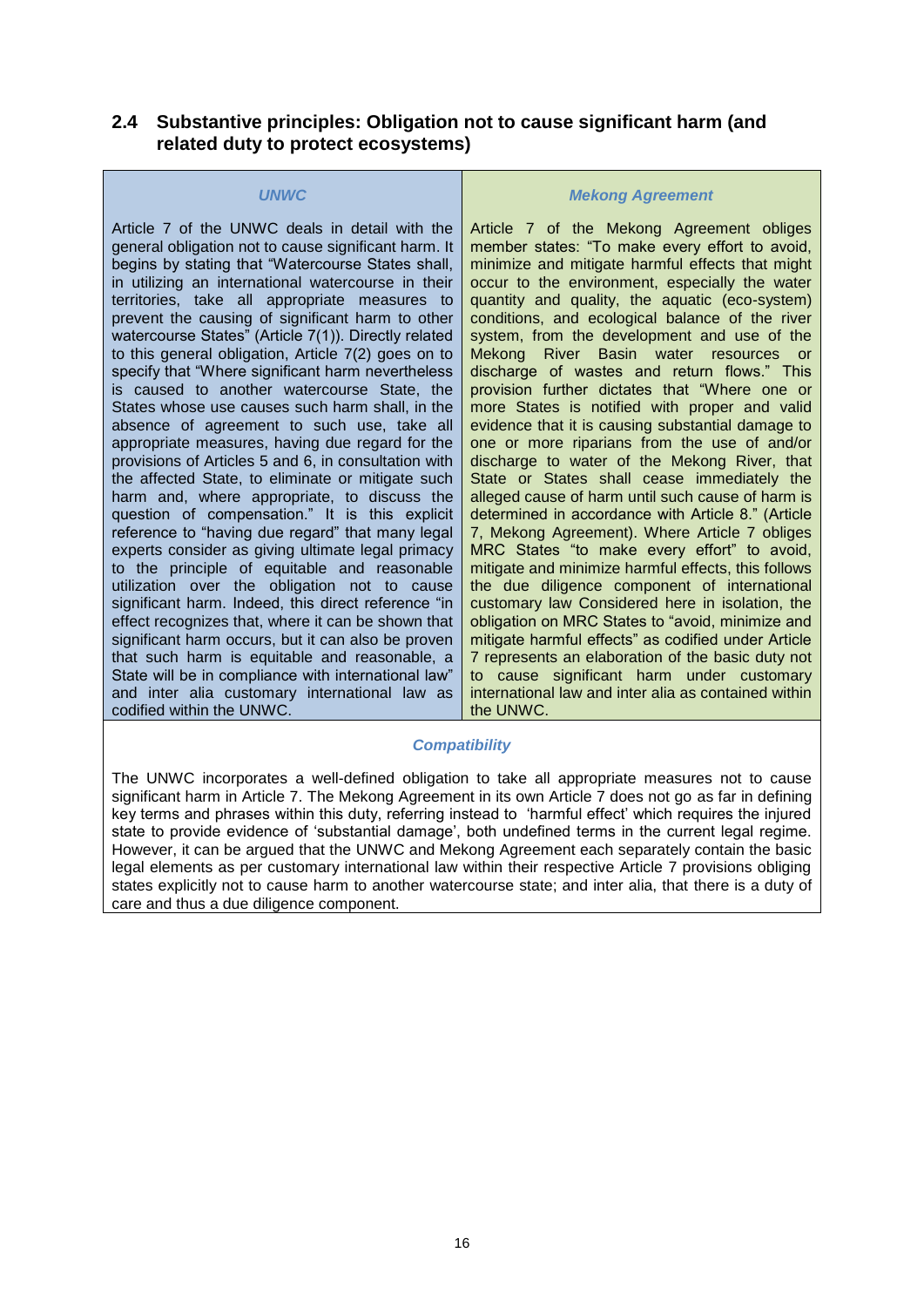### <span id="page-16-0"></span>**2.5 Procedural obligations: Principle of cooperation and information exchange**

| <b>IJNWC</b>                                                                                                                                                                                                                                                                                                                                                            | <b>Mekong Agreement</b>                                                                                                                                                                                                                                                                                                                                                                                                                                                                              |
|-------------------------------------------------------------------------------------------------------------------------------------------------------------------------------------------------------------------------------------------------------------------------------------------------------------------------------------------------------------------------|------------------------------------------------------------------------------------------------------------------------------------------------------------------------------------------------------------------------------------------------------------------------------------------------------------------------------------------------------------------------------------------------------------------------------------------------------------------------------------------------------|
| The l<br>over-arching<br>duty to<br>is.<br>cooperate<br>encapsulated in Article 8 of the UNWC where it<br>obliges watercourse states to "cooperate on the<br>basis of sovereign equality, territorial integrity,<br>mutual benefit and good faith in order to attain<br>optimal utilization and adequate protection of an<br>international watercourse" (Article 8(1)). | The Mekong Agreement contains within its title<br>the inherent principle of "cooperation", and<br>cooperation is referred to throughout the text of<br>the agreement. This is not expressed in terms of<br>a specific obligation, however, but rather as an<br>implied principle. It is significant that the Mekong<br>Agreement makes no specific reference to, or<br>obligation for, the exchange of information<br>relevant to the overall management of the<br>Mekong River and its tributaries. |

#### *Compatibility*

Even though both legal instruments clearly and explicitly emphasise the principle of cooperation between watercourse states and inter alia its fundamental role and relevance in the effective governance of international watercourses, only the UNWC obliges state parties to cooperate. The Mekong Agreement, despite various references to the term "cooperation" within its text and its title, does not impose on watercourse states a general obligation to cooperate on the basis of mutual benefit and good faith.

On the other hand, the MRC clearly has an important role in supporting cooperative processes and the Mekong Agreement contains very detailed provisions to support this, while the UNWC, due to its global nature, contains only provisions encouraging the watercourse countries to establish specific institutional arrangements.

Nevertheless, the UNWC goes much further than the Mekong Agreement in specifying the procedural obligations and established mechanisms related to the duty to cooperate, including regular information and data exchange between watercourse states. These provisions are also reinforced by other UNWC provisions which emphasize the principle of "cooperation" in "good faith". The end result is that the UNWC is entirely concerned with achieving the obligation of cooperation between watercourse states and provides a total package of obligations and procedures to assist states in achieving this over-riding goal.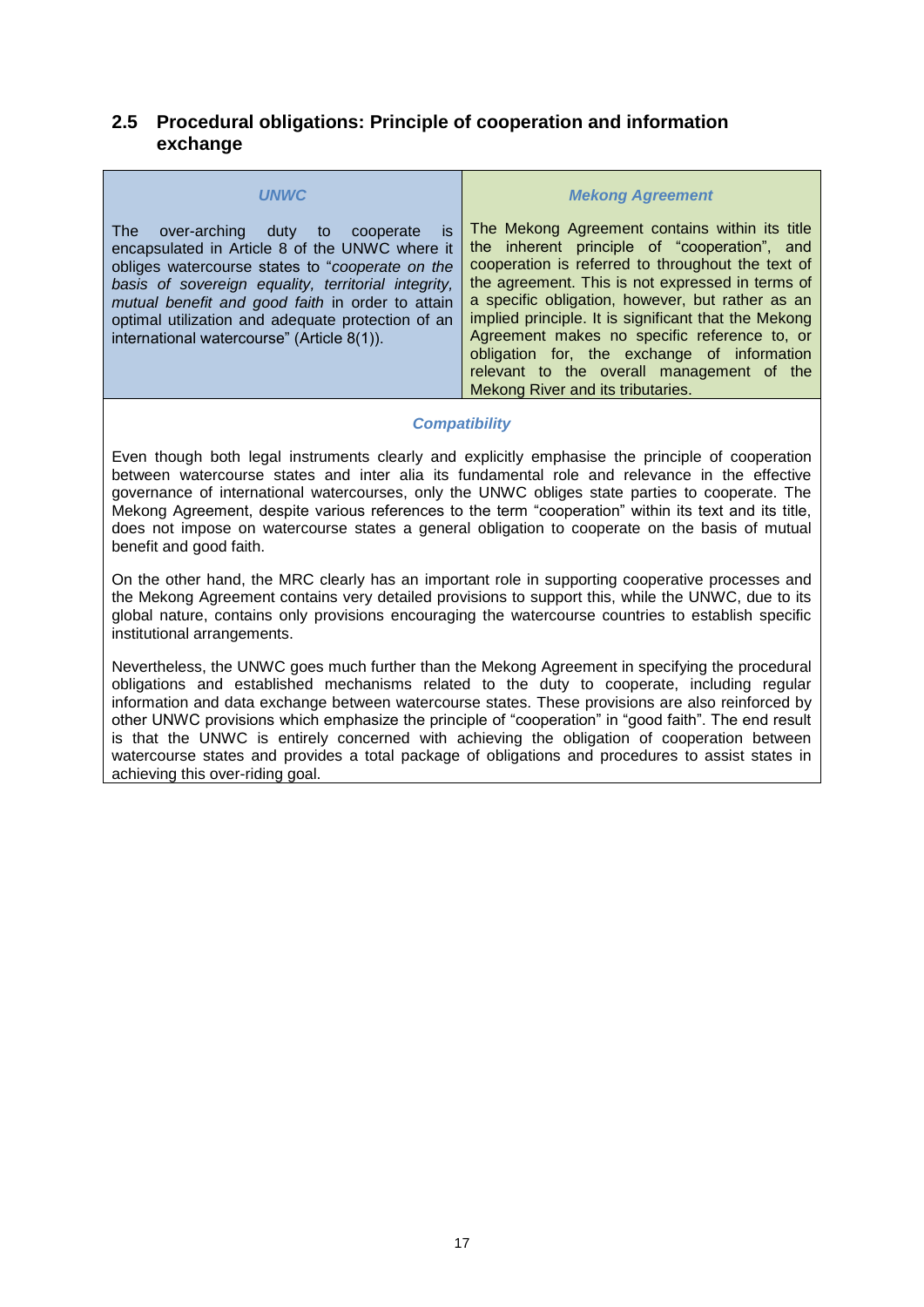### <span id="page-17-0"></span>**2.6 Procedural obligations: Principle of prior notification, consultation and negotiation (over planned measures)**

| <b>UNWC</b>                                                                                                                                                                                                                                                                                                                                                                                                                                                                                                                                                                                                                                                                                                                                                                                                                                                                                                                                                                                                                                                                                      | <b>Mekong Agreement</b>                                                                                                                                                                                                                                                                                                                                                                                                                                                                                                                                                                                                                                                                                                                                                                                                                                                                                                                                                                                                                                                                                        |
|--------------------------------------------------------------------------------------------------------------------------------------------------------------------------------------------------------------------------------------------------------------------------------------------------------------------------------------------------------------------------------------------------------------------------------------------------------------------------------------------------------------------------------------------------------------------------------------------------------------------------------------------------------------------------------------------------------------------------------------------------------------------------------------------------------------------------------------------------------------------------------------------------------------------------------------------------------------------------------------------------------------------------------------------------------------------------------------------------|----------------------------------------------------------------------------------------------------------------------------------------------------------------------------------------------------------------------------------------------------------------------------------------------------------------------------------------------------------------------------------------------------------------------------------------------------------------------------------------------------------------------------------------------------------------------------------------------------------------------------------------------------------------------------------------------------------------------------------------------------------------------------------------------------------------------------------------------------------------------------------------------------------------------------------------------------------------------------------------------------------------------------------------------------------------------------------------------------------------|
| Article 11 of the UNWC obliges states to:<br>exchange information, consult each other and, if<br>necessary, negotiate on the possible effects of<br>planned measures on the condition of an<br>international watercourse. Article 13(a) dictates<br>that the state providing notification must allow six<br>months for the notified state(s) to evaluate this<br>information, carry out their own studies, and<br>ultimately reply. With regard to consultations and<br>negotiations, Article 17(1) dictates that where the<br>notifying state has communicated via reply that<br>the planned<br>determine<br>they<br>measure<br>is is<br>inconsistent with Articles 5 and/or 7, both the<br>notifying and notified states are bound to "enter<br>into consultations and, if necessary, negotiations<br>with a view to arriving at an equitable resolution<br>of the situation". In this regard, all states must<br>engage in any consultations and negotiations "in<br>good faith [and] pay reasonable regard to the<br>rights and legitimate interests of the other State"<br>(Article 17(2)). | Mekong Agreement provides general<br>The l<br>guidance and binding procedural rules for prior<br>notification and consultation. This differs from the<br>UNWC provisions, however, by distinguishing<br>between the river mainstream and its tributaries.<br>With regard to the river mainstream, parties are<br>obliged under Article 5(B), to notify the Joint<br>Committee on any proposed intra-basin uses<br>during both the wet and dry seasons; and any<br>inter-basin diversions during both the wet and dry<br>seasons, subject to prior consultation. Article 5(A)<br>further stipulates that "intra-basin uses and inter-<br>diversions on the river's tributaries,<br>basin<br>including the Tonlé Sap, shall also be subject to<br>notification to the Joint Committee."<br>However, in the definitions in relation to<br>"domestic and minor uses not having a significant<br>impact on mainstream flows" there is crucial<br>caveat whereby "Notification of proposed uses<br>that only have an impact on the tributaries of the<br>therefore excluded<br>from the<br>Mekong are<br>Agreement". |

#### *Compatibility*

In terms of the overall obligation for prior notification and consultation, the major distinction between both instruments is that the UNWC does not distinguish between the mainstream and tributaries of international watercourses in this regard, whereas the Mekong Agreement clearly does, and that "domestic and minor uses of water not having a significant impact on mainstream flows" are excluded.

Despite these distinct differences, both instruments demonstrate an underlying legal compatibility in so far as they codify provisions which, at the very least, incorporate the rhetoric and plain language of an obligation for prior notification and consultation over planned measures. The UNWC provides the legal rigour, clarity and binding status currently lacking under the Mekong Agreement.

Finally, the need for more detailed procedures can be satisfied by the UNWC because the "procedural rules provide a transparent framework for the development and management of the changing uses of the shared watercourse".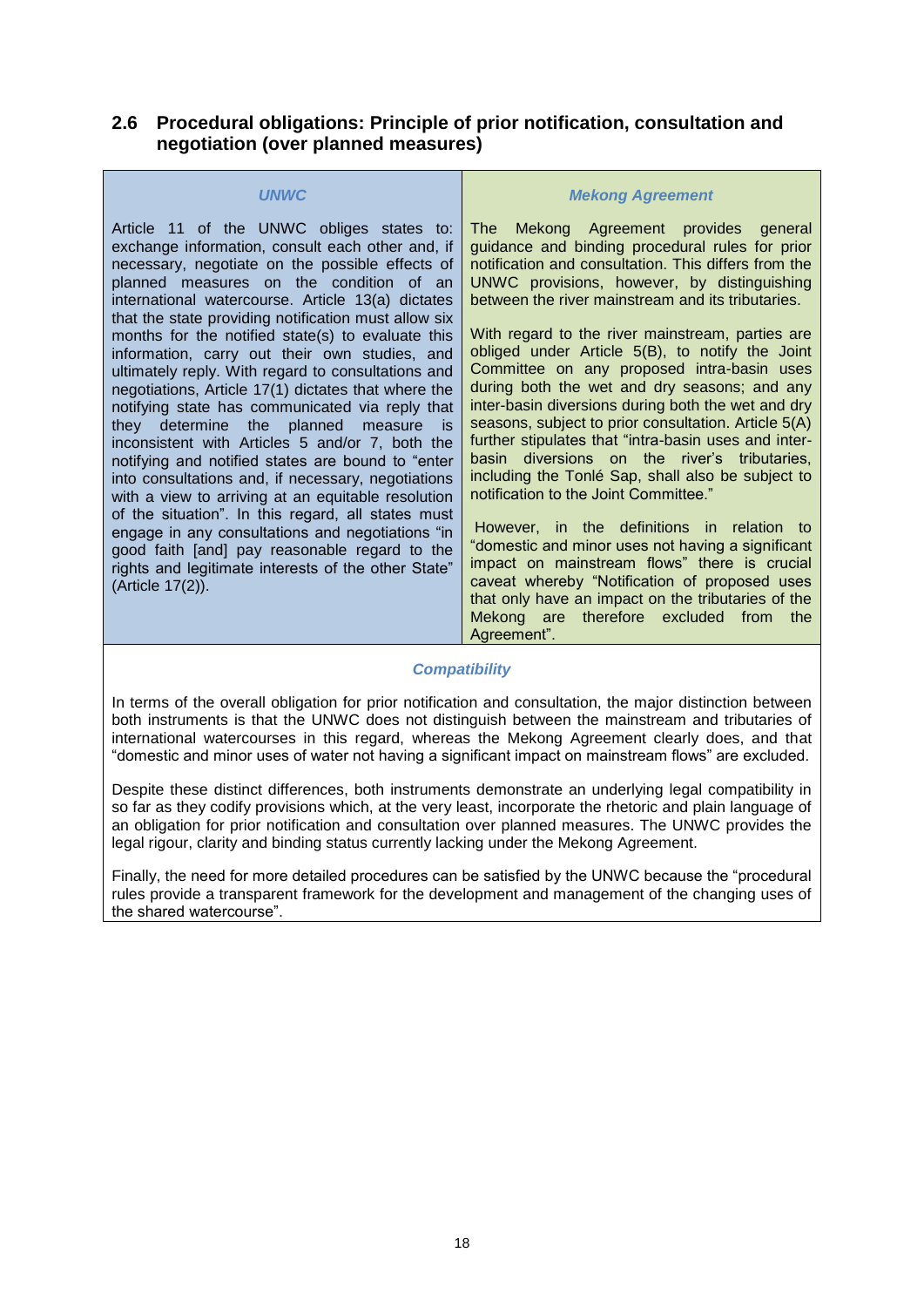# <span id="page-18-0"></span>**2.7 Procedural obligations: Dispute resolution procedures**

#### *UNWC*

Article 33 of the UNWC, supported by the only Annex to the Convention's text, provides the UNWC legal framework for the settlement of disputes. Article 33(1) stipulates that in the absence of an applicable agreement, in the event of a dispute between two or more parties concerning the interpretation or application of the UNWC, states are *obligated* to "seek a settlement of the dispute by peaceful means".

State parties to the UNWC are bound by the subsequent provisions under Article 33. Article 33(2) dictates that if such parties to a dispute fail to reach an agreement via negotiation requested by one (or more of them in the case of multiple parties) they can then "jointly seek the good offices of, or request mediation or conciliation by, a third party, or make use, as appropriate, of any joint watercourse institutions that may have been established by them or agree to submit the dispute to arbitration or to the International Court of Justice".

Article 33(3) provides detailed timelines and procedures whereby, if after six months from the time of a state party requesting negotiations the parties to the dispute have failed to settle through negotiation or other means, the dispute must "be submitted, at the request of any of the parties to the dispute, to impartial fact-finding in accordance with paragraphs 4 to 9, unless the parties otherwise agree". The legal role and relevance of impartial fact-finding in the overall scheme of the UNWC dispute resolution procedures cannot be underestimated because it is largely unique to this framework agreement within the field of international water law and trans-boundary basin/river agreements. Furthermore, given the range of dispute settlement mechanisms provided via Article 33(2), it remains the only truly non-negotiable, binding procedure and forum within the UNWC.

#### *Mekong Agreement*

The Mekong Agreement text includes certain dispute resolution provisions. Article 8 pertaining to "State Responsibility for Damages" provides that: "where harmful effects cause substantial damage to one or more riparians from the use of and/or discharge to waters of the Mekong River by any riparian state, the party(ies) concerned shall determine all relative factors, the cause, extent of damage and responsibility for damages caused by that State in conformity with the principles of international law relating to state responsibility, and address and resolve all issues, differences and disputes in an amicable and timely manner by peaceful means as provided in Articles 34 and 35 of this Agreement, and in conformity with the Charter of the United Nations [emphasis added]."

#### *Compatibility*

While both instruments contain dispute resolution provisions, there are significant differences between the obligations and procedures contained within the UNWC and the Mekong Agreement. Under Article 33, the UNWC provides a detailed and logically sequential set of steps with a range of binding and non-binding forums for the settlement of disputes which emphasize fact-finding, strategic counseling, crisis management and creative dispute resolution. This legal framework is further strengthened by the comprehensive Annex relating to arbitration, as well as Article 32 which provides individuals within watercourse states who have suffered or are under the imminent threat of harm with the right to seek liability in the jurisdiction where the harm is alleged to have occurred. By contrast, the Mekong Agreement provides member states and the MRC with a few general procedures leaving their interpretation open and maintaining a focus on non-binding processes.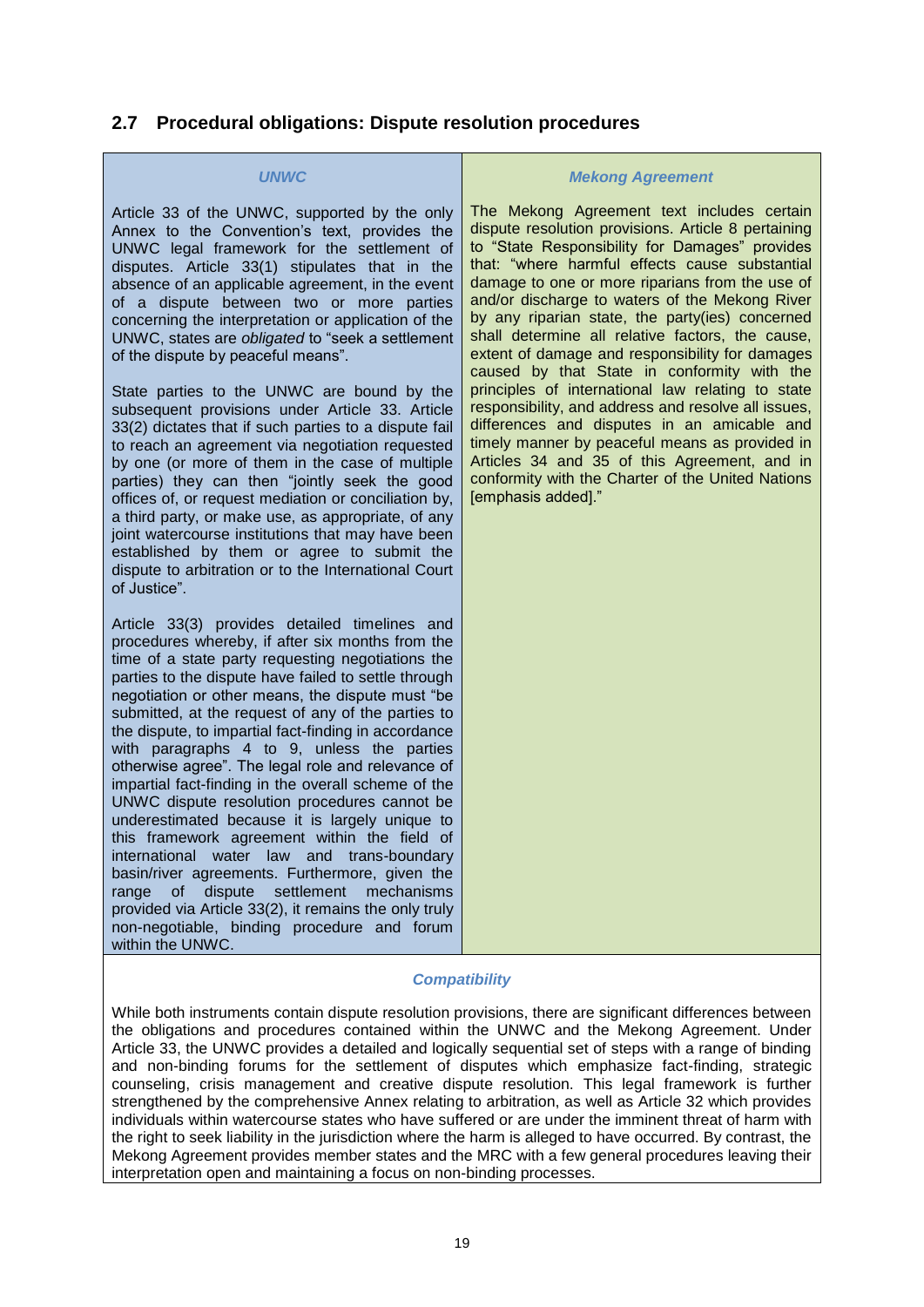# <span id="page-19-0"></span>**3 UNWC SUPPORTING GOVERNANCE IN THE MEKONG AND BEYOND**

Based on the comparative legal analysis above and the added weight of the main principles and procedures of customary international law as they relate to international water law within both instruments, there is a general finding of overall legal compatibility between the UNWC and the Mekong Agreement.

Nevertheless, it is clear that the Mekong Agreement differs from the UNWC substantively and procedurally in several important respects. Moreover, there are crucial legal elements which are missing or inadequate within the general substantive principles and procedures as codified under the Mekong Agreement in comparison to the UNWC and inter alia customary international law. Although the agreement purports to have the principle of sustainable development at its heart, the principles of equitable utilisation, equal participation and no significant harm are not adequately pronounced in any of its provisions or are qualified with references to territorial sovereignty. Compounding this is the absence of procedures relating to prior notification for states considering projects with potentially harmful effects on other riparian states, as well as no clear and ultimately binding dispute resolution mechanisms and procedures. Collectively, these comparative substantive and normative differences to the UNWC undermine the Mekong Agreement's ability to regulate effective utilisation of the Mekong River and its tributaries.

As a framework agreement, however, the UNWC can provide crucial guidance, processes and standards across all of these crucial legal elements within the Mekong Basin. In turn, the normative impact of Mekong Basin states ratifying the UNWC would be beneficial to the governance of international watercourses globally. The section below sets out the ways in which the MRC states ratifying the UNWC can achieve this.

### <span id="page-19-1"></span>**3.1 Addressing gaps in the Mekong Agreement and the MRC**

Previous comparative legal analyses of the Mekong Agreement and its accompanying procedures against the key pillars of international water law, specifically the UNWC, have overwhelmingly recommended that the agreement be brought into line with existing treaties and customary international law.

The majority of these studies were conducted before the UNWC came into force at a time when no Mekong states, apart from Vietnam, had taken concrete steps to ratify the UNWC, and when China had originally voted in opposition. As a result, it made sense then to focus arguments on raising the legal standards, clarifying processes and strengthening obligations of the Mekong Agreement to those of the UNWC and customary international law by *amending the existing provisions of the Agreement*.

Now that the UNWC has entered into force, however, there is the potential to look instead at how the two instruments can reinforce each other in the Mekong Basin. Based on the general legal compatibility between the two instruments across all their main substantive and procedural provisions as examined above, there is a compelling case for the Lower Mekong Basin states to ratify the UNWC so that it can operate alongside the Mekong Agreement, and clarify and strengthen its provisions, rather than replacing them.

In turn, the Mekong Agreement could be valued and utilised for what it is: a broad statement of purpose for sustainable development within the Mekong region. Moreover, the MRC can then be effectively utilized as the crucial *vehicle for cooperation* which brings the Mekong states to the negotiating table, rather than the only dispute settlement body. In addition, ratification of the UNWC would not represent any additional burden on the MRC Member Countries, given the advanced stage of water-related cooperation they have already achieved through the Mekong Agreement.

### <span id="page-19-2"></span>**3.2 UNWC would** *reinforce* **not replace the Mekong Agreement**

Ratifying the UNWC would provide a mutually reinforcing and supportive framework for the Mekong Agreement and its non-binding guidelines in terms of regulating hydropower development projecst on the Mekong River mainstream *and its tributaries*. It would reinforce rather than replace the Mekong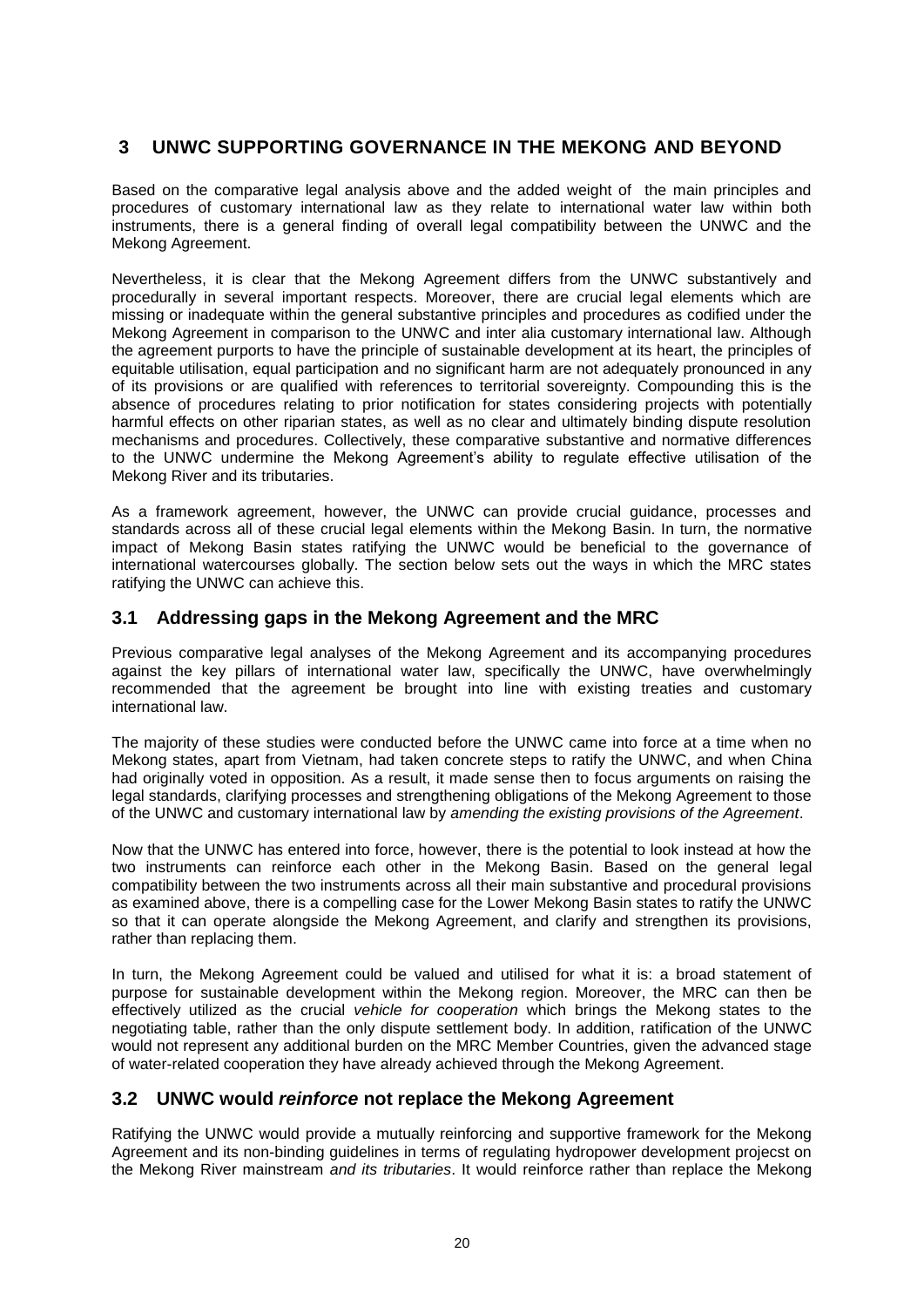Agreement and its accompanying procedures and guidelines, and create a hybrid legal architecture combining both "hard" and "soft" law for effective governance of the Mekong River Basin.

### <span id="page-20-0"></span>**3.3 UNWC would** *align* **the Mekong Agreement with customary law**

By ratifying the UNWC, parties to the MRC would also align the Mekong Agreement and its related procedures and guidelines with customary international law. The UNWC is generally a restatement and codification of customary international law as it relates to international watercourses. As a result, it has helped to clarify the legal meaning and specific content of rules and principles that are widely accepted as customary international law.

By ratifying the UNWC, MRC member states would not only affirm their willingness to adhere to the already binding rules and principles of customary international law, but also strengthen the Mekong Agreement as the existing legal platform for effective and equitable governance of the Mekong Basin.

Finally, as an adjunct objective to ratification of the UNWC within the Mekong Basin and globally, there should also be a parallel focus on strengthening applicable domestic laws to align with the provisions of the UNWC, and analyzing how ratification of the UNWC will interact with national laws and other bilateral/multilateral laws which might be relevant.

Irrespective of how long national ratification processes may take, the lower Mekong Basin states should begin actions to strengthen their domestic legislation with the aim of aligning with the principles and provisions of the UNWC (which are already binding on them as customary international law). At the same time, member countries which have not yet done so can also take this opportunity to enact specific legislation to adopt the Mekong Agreement, and to spell out the ways in which the agreement would be consistently adopted in the particular jurisdiction.

### <span id="page-20-1"></span>**3.4 UNWC would** *strengthen* **not weaken the MRC mandate to govern**

State parties to the Mekong Agreement which ratify the UNWC would strengthen *not* weaken the overall legal mandate of the MRC to govern the equitable and reasonable utilization and sustainable development of the Mekong River mainstream and its tributaries. Ratifying the UNWC would provide a common legal platform with binding provisions and clear procedures, especially regarding the prior notification and consultation standards and processes, as well as third party dispute resolution mechanisms that would empower the MRC to better perform its functions as a basin institution.

In particular, ratifying the UNWC would have the dual benefit of: *protecting* the existing rights and duties of MRC member states under the Mekong Agreement, as well as those of China and Myanmar as Basin states; and concurrently, *strengthening* the legal mandate of the MRC and its member states by providing them with a globally negotiated and agreed set of principles and obligations which are internationally recognized as binding on all states beyond the limited scope of the Mekong Agreement. In addition, the UNWC would help to address one of the major gaps in the existing legal mandate of the MRC which remains especially challenging to effective basin-wide governance: the absence of the upstream Basin states, China and Myanmar, from the agreement.

Ratification of the UNWC would create a common legal platform that is globally recognized and contains binding customary international legal principles and procedures, especially with regard to dispute settlement. This would be useful to the Lower Mekong Basin states in their negotiations with the Upper Mekong Basin states via the MRC.

The UNWC *protects* the existing mandate of the MRC and its member states via two critical sets of provisions. Firstly, the UNWC is explicit about the legal status of rights and duties stemming from existing watercourse agreements. Second, the UNWC is explicit about the legal status of rights and duties pertaining to watercourse states generally. Third, the UNWC would *expand* the mandate of the MRC in so far as it encompasses both the mainstream and tributaries of international rivers by making no legal distinction between them.

In terms of *strengthening* the legal mandate of the MRC and its member states to effectively govern the Mekong River mainstream and its tributaries, parties to the Mekong Agreement can draw reference from the ratification of the UNWC and implementation of its provisions by other trans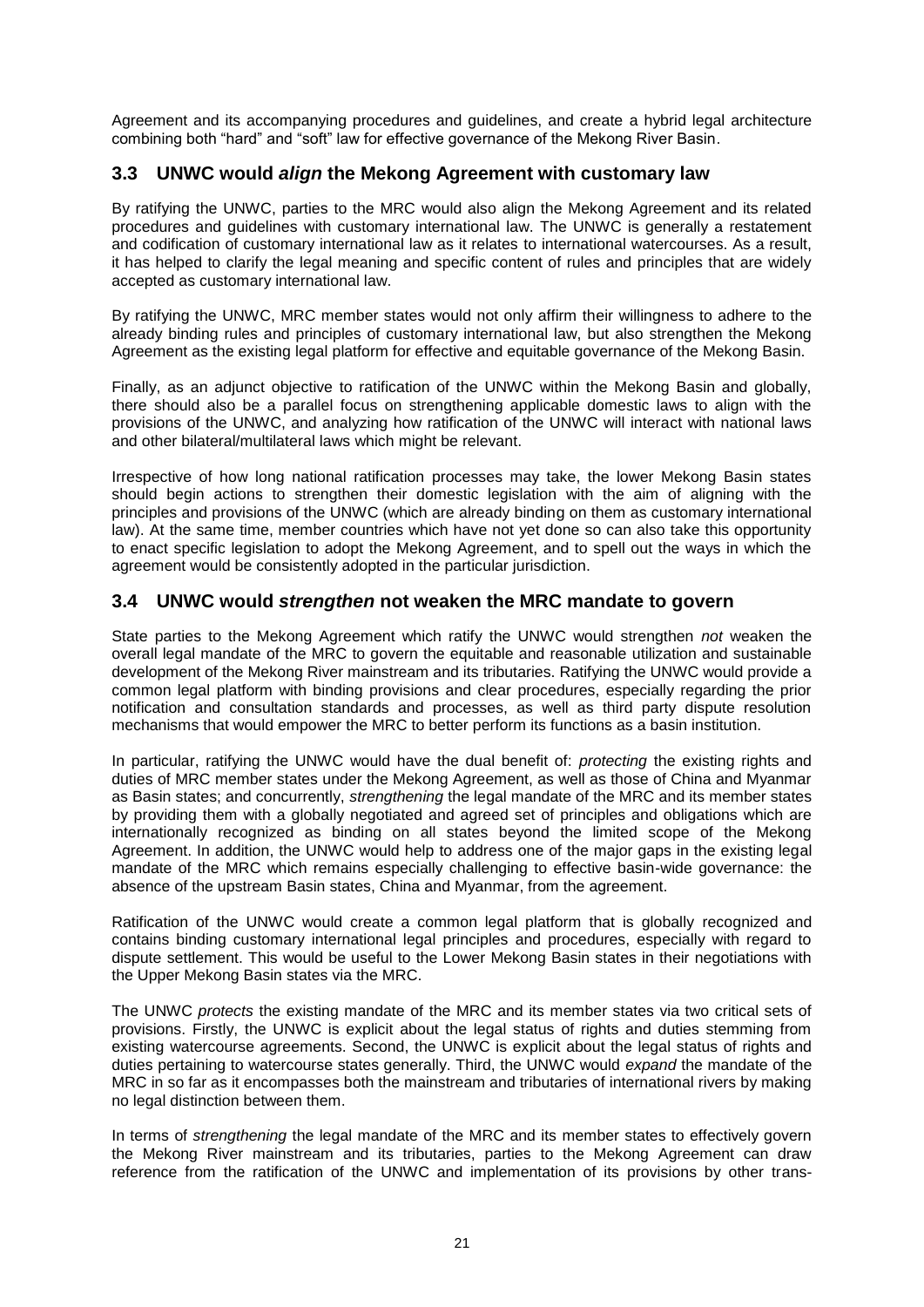boundary basins around the world. Since its adoption and subsequent ratification by the UNGA , the UNWC as a *framework* Convention has proved influential on regional, basin specific and bilateral agreements. The 2000 *Southern African Development Community (SADC) Revised Protocol on Shared Watercourses,* which replaced the previous 1995 Protocol of same name in order to repeat the UNWC text largely verbatim, is one such example of the Convention's global reach and recognition.

### <span id="page-21-0"></span>**3.5 UNWC would** *underpin* **not undermine cooperation within and via the MRC**

Ratifying the UNWC would underpin *not* undermine cooperative obligations, procedures and policy measures conducted by the MRC and its member states. In turn, this would strengthen overall governance in the Mekong region because ratifying the UNWC would provide a consistent suite of legal baseline standards, timeframes and procedures for cooperation between member states.

The overriding aim of Part III of the UNWC is to allow for consistent and transparent dealings between states with regard to projects which can otherwise be controversial. Therefore, the UNWC could help to alleviate the overall general ambiguities by providing an explicit "code of conduct" under which the notifying and notified states can cooperate and engage. Given the likely non-binding legal status of the Mekong Agreement's PNCPA and its related guidelines it is crucial that the Agreement enhance its procedural obligations in this regard.

Additionally, there are potential economic benefits provided to states by having clear pathways and binding procedures, standards and expectations for cooperation for hydropower development in the Mekong Basin, specifically in relation to the procedures for prior notification and consultation regarding planned measures for projects with possible trans-boundary impacts.. Cooperation would be further supported by raising awareness and providing technical capacity-building on the UNWC among MRC Member states.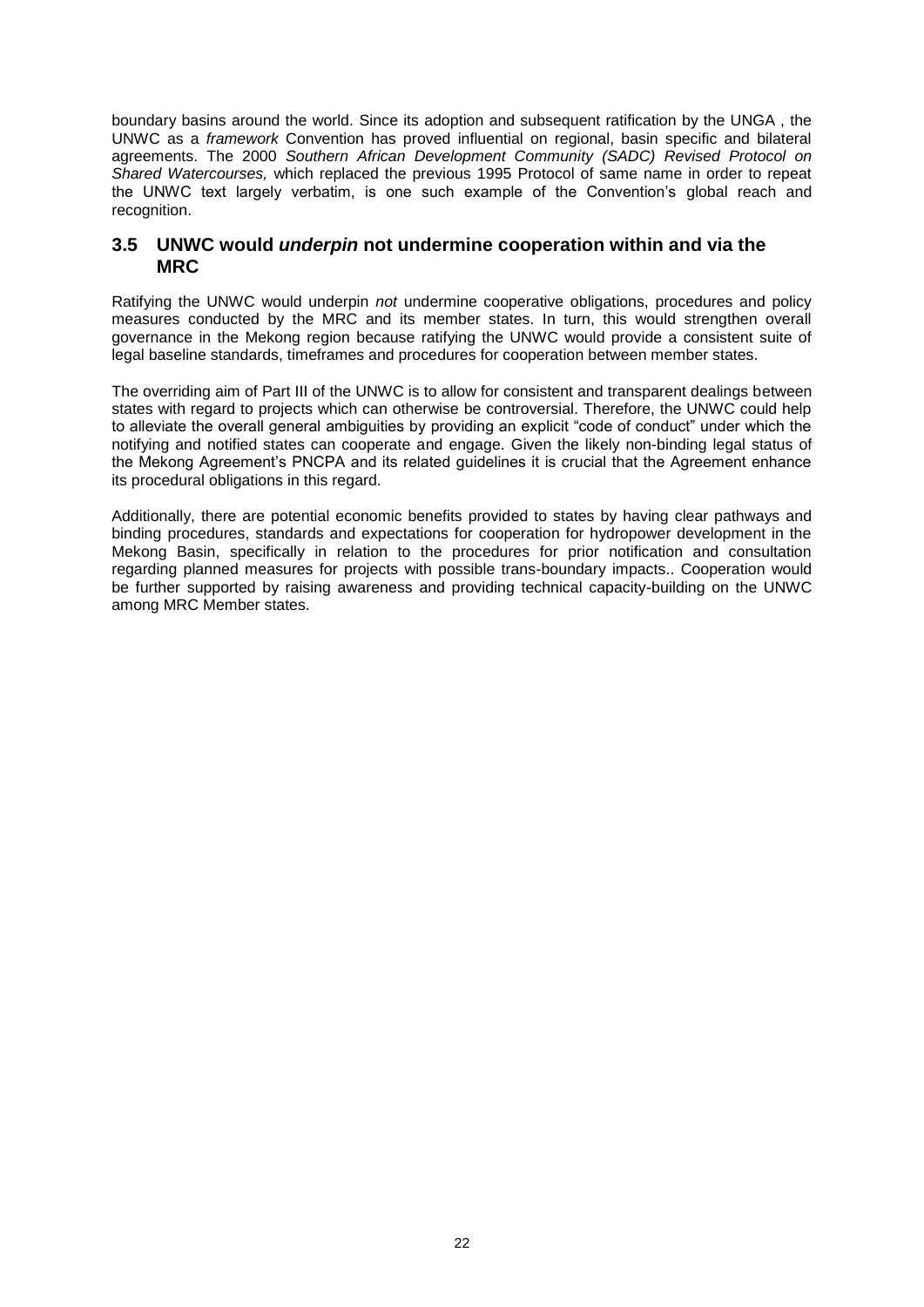# <span id="page-22-0"></span>**4 CONCLUSION AND RECOMMENDATIONS**

20 years after the Mekong Agreement was adopted by the Lower Mekong Basin states of Cambodia, Lao PDR, Thailand and Viet Nam, UNWC ratification by Viet Nam presents an opportunity to take a different approach to strengthening trans-boundary water governance in the Mekong Basin and globally.

It is important to note that all states in the basin are already bound by the principles of international customary law which is codified under the UNWC. As a result, states which ratify and implement the UNWC will see no change in their fundamental obligations. However, they will benefit from an enforceable framework currently lacking from the Mekong Agreement. This will provide basin-wide consistency in the effective governance and regulation of riparian state practices.

The enforceability of the UNWC will be further enhanced by existing and future treaties, international custom and ICJ decisions. By its very nature, this framework convention provides a central body of international law on which to build basin-wide uniformity for the MRC and its member States. While general in nature, the UNWC provides clarity regarding the implementation of international water law upon which contextual basin and/or watercourse treaties can provide more nuanced governance mechanisms.

In addition, ratification of the UNWC will support Lower Mekong Basin states as they seek more balanced dialogue with upstream countries which are not yet part of the Mekong Agreement and the MRC.

The benefits of ratification would likely also extend beyond the Mekong region. The UNWC still needs to be widely ratified to make sweeping long-term impacts on the practices of riparian states worldwide. However, ratification by the Mekong Basin states will provide a consistency of approach to negotiating binding measures for the management and utilisation of international watercourses. As this approach becomes more widespread, it could act as further compelling evidence of the importance of adopting international customary law. This gradual progression of developing protocols/treaties, adopting binding measures, and over time raising the standards of international custom related to the use, management and governance of trans-boundary watercourses will inevitably help improve riparian state practices within the Mekong and around the world.

### <span id="page-22-1"></span>**4.1 Key recommendations**

After a detailed comparative analysis of the respective key substantive and procedural principles and obligations of the UNWC and the Mekong Agreement, the finding is of overall general legal compatibility between the two instruments. Moreover, where gaps and inconsistencies exist, the UNWC, as the internationally recognised global framework convention on governance of transboundary watercourse governance, can help to fill those gaps. This is particularly important in the area of procedures for notification and prior consultation which are so critical to dispute resolution.

The Procedures for Notification, Prior Consultation and Agreement (PNCPA) of the Mekong Agreement are external to the Agreement, and as a result are non-binding. This gap in enforceability is addressed, however, by the clear legal provisions of the UNWC in this regard.

In turn, the UNWC would reinforce rather than replace the Mekong Agreement and the MRC, as well as strengthening its broader normative impact as the most important legal instrument for the governance of trans-boundary watercourses globally.

For the UNWC to be fully effective in reinforcing the Mekong Agreement, however, universal ratification of the UNWC by *all* of the lower Mekong Basin states and inter alia members of the MRC is needed, ideally extending to the upstream basin states, China and Myanmar.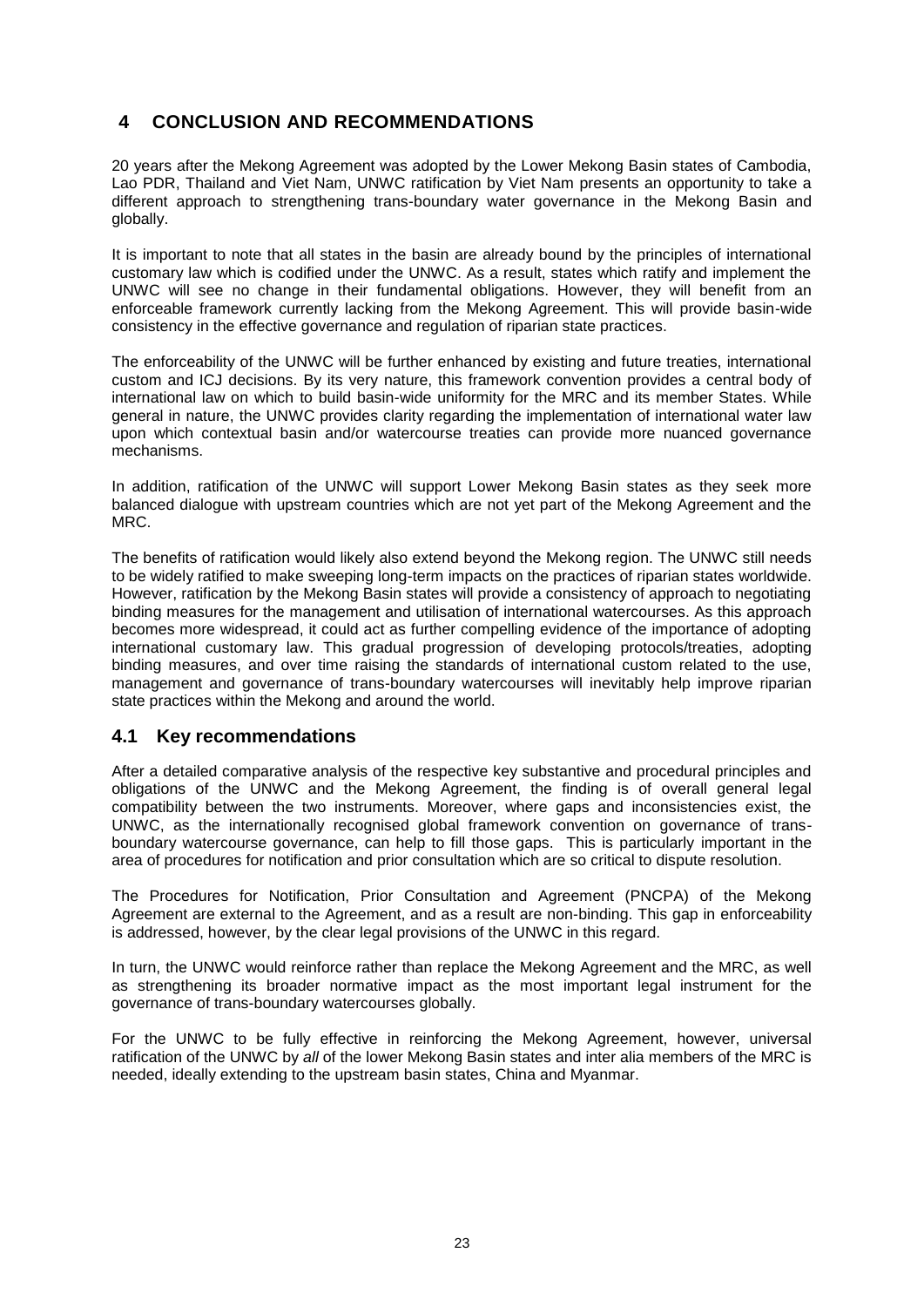Ratifying the UNWC is recommended on the grounds that it would:

#### *Reinforce* **not replace the Mekong Agreement**

- o Ratification of the UNWC would provide a mutually reinforcing and supportive framework for the Mekong Agreement and its non-binding guidelines which is crucial in terms of regulating hydropower development projects on the Mekong River mainstream *and its tributaries*.
- $\circ$  The result of ratification by states would be to create a hybrid legal architecture combining both 'hard' and 'soft' law for effective governance of the Mekong River Basin.

#### *Align* **the Mekong Agreement with customary international law**

Ratification by MRC member states would affirm their willingness to adhere to the already binding rules and principles of customary international law, while also strengthening the Mekong Agreement as the existing legal platform for effective and equitable governance of the Mekong Basin.

#### *Strengthen* **the ability of the MRC to govern**

- o Ratification of the UNWC by all the Lower Mekong Basin states would have the dual benefit of: *protecting* the existing rights and duties of MRC member states under the Mekong Agreement, as well as those of China and Myanmar as basin States; and concurrently, *strengthening* the legal mandate of the MRC and its member States by providing them with a globally negotiated and agreed set of principles and obligations which are internationally recognized as binding on all states beyond the limited scope of the Mekong Agreement.
- o Ratification would also prove the commitment of Lower Mekong Basin states to improving processes and transparency in line with customary international law.
- o Despite the ongoing absence of China and Myanmar within the MRC, there are still clear benefits in the Lower Mekong Basin states ratifying the UNWC, especially if *all* MRC member States ratify. This would create a common legal platform that is globally recognized and contains binding customary international legal principles and procedures, especially with regard to dispute settlement, which the Lower Mekong Basin states via the MRC could utilize in negotiating with the Upper Mekong Basin states.

#### *Underpin* **not undermine cooperation within and via the MRC**

- $\circ$  The UNWC contains clearly defined and transparent dispute resolution procedures which would provide a consistent set of provisions and legal framework to underpin the dispute settlement mechanisms in the Mekong Agreement, while maintaining the mandate of the MRC as a vehicle for basin cooperation and negotiation.
- $\circ$  The UNWC's binding prior notification and consultation procedures for planned measures can address critical gaps and ambiguities in the existing PNCPA framework under the Mekong Agreement and its related procedures and guidelines where the latter's non-binding nature and lack of clear timeframes/standards in this regard has caused notable disagreements between MRC member States in relation to hydropower dam projects.
- There are potential economic benefits associated with having a clearly defined, transparent and legally-binding prior notification and consultation process, especially in relation to large-scale infrastructure projects including hydropower dams.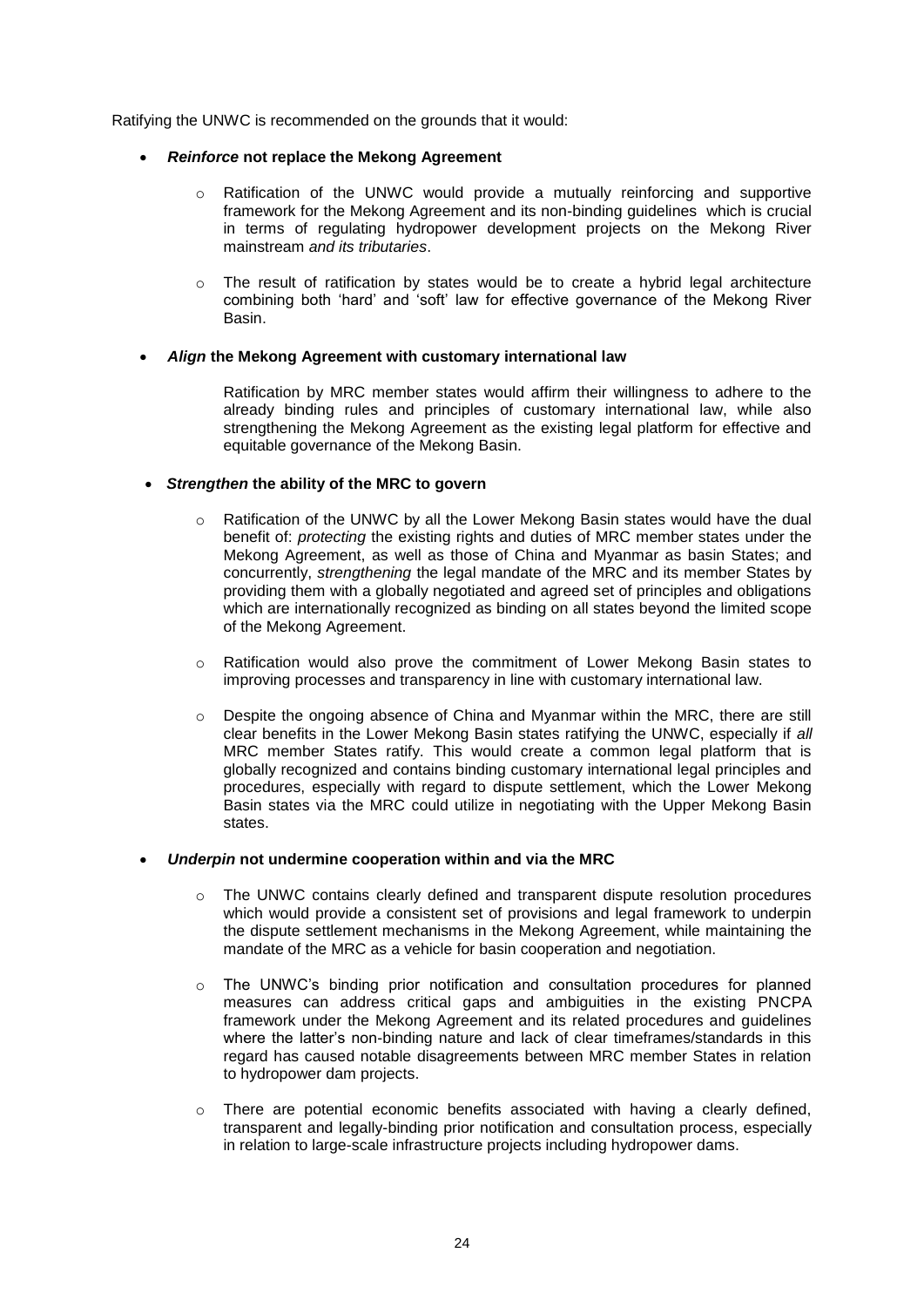## <span id="page-24-0"></span>**References**

- **Bearden, B.L.** (2010). The legal regime of the Mekong River: a look back and some proposals for the way ahead. *Water Policy*, 12, 798.
- **Bearden, B.L**., (2012). Following the proper channels: tributaries in the Mekong legal regime. *Water Policy*, 14, 991.
- **Bearden, B.L., Rieu-Clarke, A., & Pech, S.** (2012). Mekong Basin. In *The UN Watercourse Convention in Force: Strengthening International Law for Transboundary Water Management*. (*Routledge, United Kingdom*) 180-188.
- **Browder, G. & Ortolano, L.** (2000). The Evolution of an International Water Resources Management Regime in the Mekong River Basin. *Natural Resources Journal,* 40, 499
- **Brunner, J.** (24 June 2015). Why the region needs the UN Watercourses Convention. *IUCN*. Available at [https://www.iucn.org/news\\_homepage/news\\_by\\_date/?21567/Why-the-region](https://www.iucn.org/news_homepage/news_by_date/?21567/Why-the-region-needs-the-UN-Watercourses-Convention)[needs-the-UN-Watercourses-Convention](https://www.iucn.org/news_homepage/news_by_date/?21567/Why-the-region-needs-the-UN-Watercourses-Convention)
- **Chen, H., Rieu-Clarke, A. & Wouters, P.** (2013). Exploring China's transboundary water treaty practice through the prism of the UN Watercourses Convention ' *Water International* 38(2), 217-230.
- **Higgs, S. (2011).** Analysis of International Environmental Laws Implicated by Decision to Approve Construction of the Xayaburi Dam. October 12, 2011, Prepared for International<br>Rivers & Environmental Defender Law Center. Available at: Rivers & Environmental Defender Law Center. Available at: [https://www.internationalrivers.org/files/attached-files/xayaburi\\_legal\\_analysis\\_en.pdf](https://www.internationalrivers.org/files/attached-files/xayaburi_legal_analysis_en.pdf)
- **Hirsch, P.** (1999). Nature beyond the nation state symposium: beyond the nation state natural resource conflict and "national interest" in Mekong hydropower development. *Golden Gate Law Review,* 29, 399.
- **Hirsch, P. & Jensen, K.M.** (2006). National Interests and Transboundary Water Governance in the Mekong. Australian Mekong Resource Centre, University of Sydney, Australia.
- **Jacobs, J.W.** (2002). The Mekong River Commission: Transboundary Water Resources Planning and Regional Security. *The Geographical Journal,* 168(4), 354.
- **Johns, F., Saul, B., Hirsch, P., Stephens, T. & Boer, B**. (2010). Law and the Mekong River Basin: A Social-Legal Research Agenda on the Role of Hard and Soft Law in Regulating Transboundary Water Resources *Melbourne Journal of International Law* 11(1), 154.
- **Lee, G. & Scurrah, N**. (2009). Power and responsibility The Mekong River Commission and Lower Mekong mainstream dams. *A joint report of the Australian Mekong Resource Centre, Sydney University and Oxfam Australia*. Available at: http://sydney.edu.au/mekong/documents/power\_and\_responsibility\_fullreport\_2009.pdf
- **Loures, F., Rieu-Clarke, A.S., & Vercambe. M.L**. (2008) Everything you need to know about the UN Watercourses Convention. *World Wildlife Foundation Series.* Available at: [http://www.unwater.org/downloads/wwf\\_un\\_watercourses\\_brochure\\_for\\_web\\_1.pdf](http://www.unwater.org/downloads/wwf_un_watercourses_brochure_for_web_1.pdf)
- McCaffrey, S. (2001a). International Water Law for the 21<sup>st</sup> Century: The Contribution of the U.N. Convention. *Water Resources Update,* 118, 11.
- **McCaffrey, S**. (2001b). The Contribution of the UN Convention on the law of the nonnavigational uses of international watercourses. *International Journal of Global Environmental Issues,* 1(3/4), 250.
- **McCaffrey, S. C.** (2007). The Law of International Watercourses, 2nd edn. *Oxford University Press, Oxford, UK*.
- **McCaffrey, S.** (2010). Establishing rights: the law of international waters. In Sharing Water, Sharing Benefits— Working Towards Effective Transboundary Water Resources Management: A Graduate/Professional Skills-Building Workbook. Wolf, A. T. (ed.). Adapted from the World Bank International Waters Course. UNESCO and The World Bank Paris and Washington, DC.
- **MRC** (2008). The Story of Mekong Cooperation. Available at: [http://www.mrcmekong.org/about\\_mrc.htm#story](http://www.mrcmekong.org/about_mrc.htm#story)
- **Oliver, R.A.R., Moore, P. & Lazarus, K**. eds. (2006). Mekong Region Water Resources Decision-making: National Policy and Legal Frameworks vis-à-vis World Commission on Dams Strategic Priorities, IUCN, Bangkok, Thailand and Gland, Switzerland.
- **Osborne, M.** (2004). River at risk: The Mekong and the water politics of China and Southeast Asia*. Lowy Institute for International Policy Paper 02*. Longueville Media, New South Wales, Australia.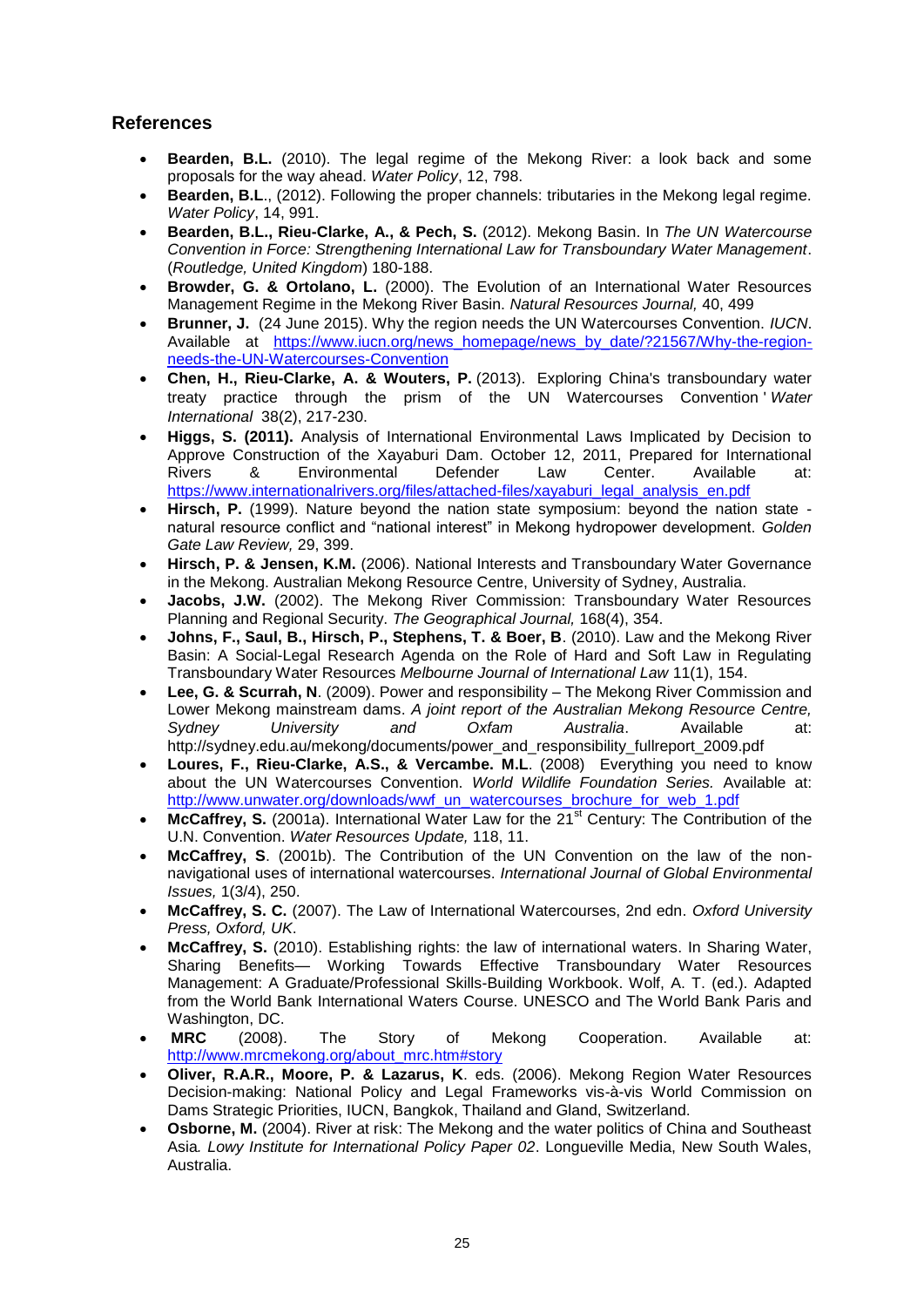- **Paisley, R.** (2002). Adversaries into partners: international water law and the equitable sharing of downstream benefits. *Melbourne Journal of International Law,* 3, 280.
- **Pech, S**. (2011). UN Watercourses Convention and Greater Mekong Sub-region. July 2011. *Consultants.* Available **at at a** Available **at** <http://www.unwatercoursesconvention.org/images/2012/10/Mekong-and-UNWC.pdf>
- **Pichyakorn, B,** (2005). International Watercourses Law: The experience of the Mekong River Basin, in International Watercourses Law for the 21<sup>st</sup> Century: The Case of the Ganges River Basin. ed. Surya P. Subedi (Aldershop, Ashgate)
- **Pichyarkon, B** (2002). Sustainable development and international watercourses agreements; the Mekong and the Rhine. IUCN Draft Paper.
- **Pittock, J.** (2009). Renewed hope for UN Watercourses Convention. *Water 21,* 12.
- **Radosevich, G.E., & Olson, D.C (1999).**. Existing and emerging basin arrangements in Asia: Mekong River Commission case study. Paper presented at the Third Workshop on River Basin Institution Development, Washington DC, United States, 24 June 1999.
- **Rieu-Clarke, A.S**. (2001). Globalisation, international watercourses and the sources of international law. Paper presented at the International Water Seminar – Globalisation and Water, Dundee, UK, 6-8 August 2001.
- **Rieu-Clarke, A.** (2015). Transboundary hydropower projects seen through the lens of three international legal regimes: foreign investment, environmental protection and human rights. *International Journal of Water Governance*, 3(1), 27.
- **Rieu-Clarke, A.** (2015). Notification and consultation procedures under the Mekong Agreement: insights from the Xayaburi controversy. *Asian Journal of International Law*, 5(1),  $143.$
- **Rieu-Clarke, A.** (2014). Notification and Consultation on Planned Measures Concerning International Watercourses: Learning Lessons from the Pulp Mills and Kishenganga Cases. *Yearbook of International Environmental Law 2013*, *24*(1), 102.
- **Rieu-Clarke, A.S**. (2007). Entry into force of the 1997 UN Watercourses Convention: barriers, benefits and prospects. *Water 21,* 12.
- **Rieu-Clarke, A., & Gooch, G.** (2009-2010). Governing the Tributaries of the Mekong-The Contribution of International Law and Institutions to Enhancing Equitable Cooperation Over the Sesan. *Pacific McGeorge Global Business & Development Law Journal,* 22, 193.
- **Rieu-Clarke, Kinna, R., Litke, A**. (2013). UN Watercourses Convention: Online User's Guide, *Centre for Water Law, Policy and Science, University of Dundee*. Available at: [www.unwatercoursesconvention.org/](http://www.unwatercoursesconvention.org/)
- **Rieu-Clarke, A.S**., **& Loures, F.V.** (2009). Still not in force: Should States support the 1997 UN Watercourses Convention. *World Wildlife Foundation Series.* Available at: http://assets.panda.org/downloads/rieu\_clarke\_and\_loures\_\_\_final\_for\_website.pdf
- **Rieu-Clarke, A., Moynihan, R., Magsig, B.O.** (2012). UN Watercourses Convention User's Guide. *IHP-HELP Centre for Water Law, Policy and Science (under the auspices of UNESCO)*. United Kingdom.
- **Salman, S.M.A.** (2007). The United Nations Watercourses Convention ten years later: why has its entry into force proven so difficult? *Water International* 32, 1.
- Salman, S.M.A. (2015). Entry into force of the United Nations Watercourses Convention: Why should it matter? *International Journal of Water Resources Development* 32, 1.
- **Sneddon, C., & Fox, C.** (2006). Rethinking transboundary waters: A critical hydropolitics of the Mekong basin. *Political Geography,* 25, 181.
- **Sneddon, C., & Fox, C.** (2007). Transboundary river basin agreements in the Mekong and Zambezi basins: enhancing environmental security or securitizing the environment? *International Environmental Agreements,* 7, 237.
- **Turton, S.** (2015). Mekong body risks losing funds: donors. 25 June 2015. *Phnom Penh Post*. Available at [www.phnompenhpost.com/national/mekong-body-risks-losing-funds-donors](http://www.phnompenhpost.com/national/mekong-body-risks-losing-funds-donors)
- **Van Duyen, N.** (2001). The Inadequacies of Environmental Protection Mechanisms in the Mekong River Basin Agreement. *Asia Pacific Journal of Environmental Law*, 6, 349.
- **Wouters, P.K., Vinogradov, S., Allan, A., Jones, P., Rieu-Clarke, A.** (2005). Sharing Transboundary Waters: An Integrated Assessment of Equitable Entitlement: The Legal Assessment Model. *International Hydrological Programme (IHP) of the United Nations Educational, Scientific and Cultural Organization (UNESCO)*, Dundee, Scotland. Available at: <http://www.chinainternationalwaterlaw.org/pdf/resources/LegalAssessmentModel-.pdf> **WWF**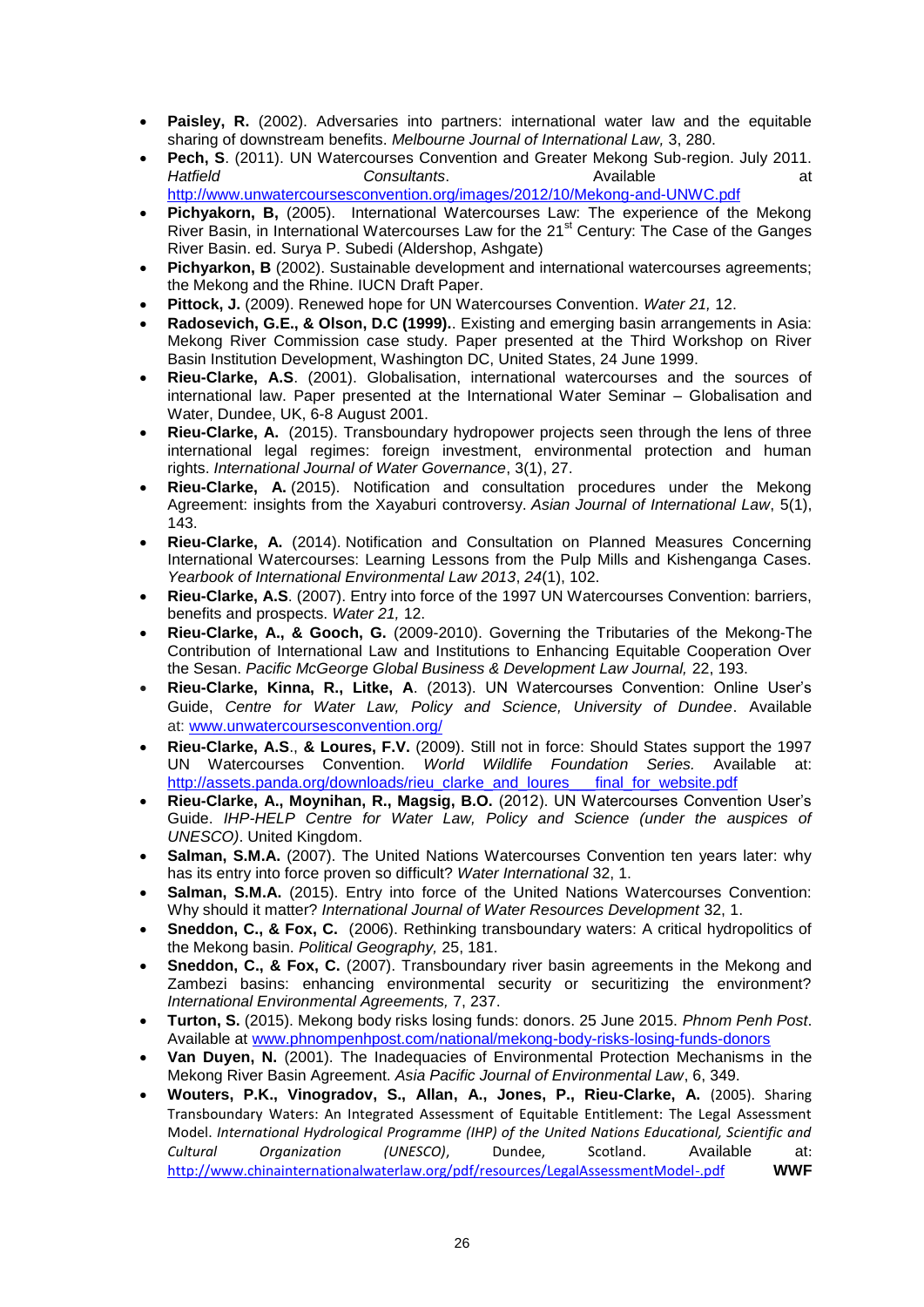(2012). UNWC Workshop Summary Report of Regional Awareness Raising Workshop. Available at [http://www.unwatercoursesconvention.org/images/2012/10/Summary-report-of](http://www.unwatercoursesconvention.org/images/2012/10/Summary-report-of-the-Regional-Awareness-Raising-Workshop_May10_20120530-1.pdf)[the-Regional-Awareness-Raising-Workshop\\_May10\\_20120530-1.pdf](http://www.unwatercoursesconvention.org/images/2012/10/Summary-report-of-the-Regional-Awareness-Raising-Workshop_May10_20120530-1.pdf)

 **WWF** (2012). UNWC Summary National Awareness Raising Workshop Vietnam. Available at [http://www.unwatercoursesconvention.org/images/2012/10/Summary-Notes-for-Vietnam-](http://www.unwatercoursesconvention.org/images/2012/10/Summary-Notes-for-Vietnam-National-Awareness-Raising-Workshops-_Combined-Commentsarc_20120530-1.pdf)[National-Awareness-Raising-Workshops-\\_Combined-Commentsarc\\_20120530-1.pdf](http://www.unwatercoursesconvention.org/images/2012/10/Summary-Notes-for-Vietnam-National-Awareness-Raising-Workshops-_Combined-Commentsarc_20120530-1.pdf)